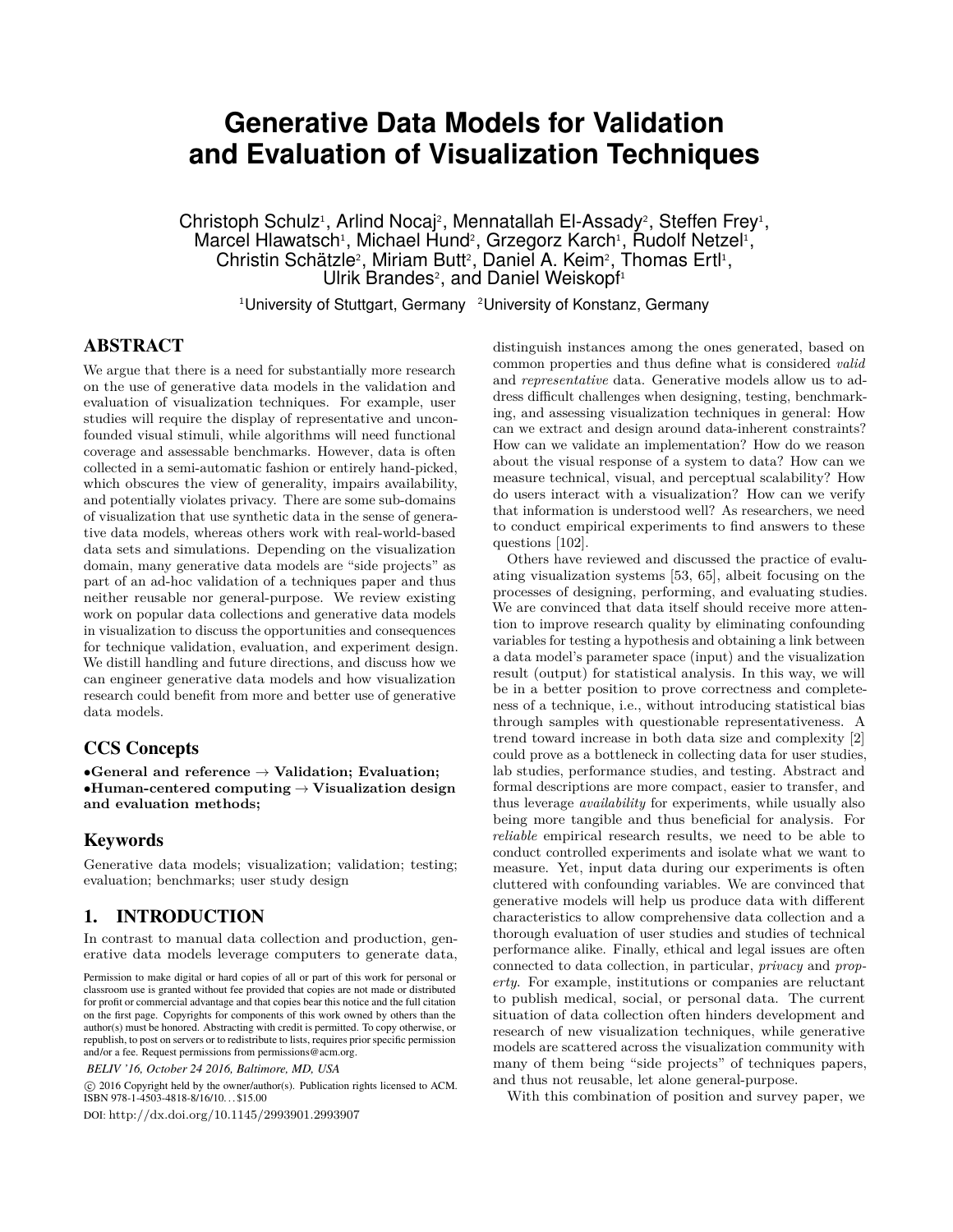

<span id="page-1-0"></span>**Figure 1: Workflow for validation and evaluation of visualization techniques using generative data models.**

want to focus on generative data models as part of visualization research. The (larger) part of the paper reviews relevant examples of such data models to understand the state of the art across the main subfields of visualization. In this way, we arrive at a substantiated perspective on interesting future directions that will lead to a better and more frequent use of these data models.

#### <span id="page-1-2"></span>2. OVERVIEW

A *generative data model* is a simplified and idealized understanding of an observation, capable of generating data values. This definition is not to be confused with *generative models* from machine learning, having a far more narrow definition of what a model is. A related term is *procedural content generation*, known from computer graphics or games. The techniques used are similar, but the goals are different: the computer-graphics term emphasizes consumability, whereas the visualization community's term emphasizes hypothesis testing. Figure [1](#page-1-0) shows our abstraction of the workflow for experiments in visualization research that work with generative models. A generative model is derived from a theoretical or real-world observation to generate samples, as opposed to measured samples. The dashed line is for hybrid generative models. The visualization system is put into the loop for validation or evaluation purposes.

The visualization community aims for controlled experiments as an important element of empirical research. We restrict our discussion to the following relevant requirements in terms of data: *validity, representativeness, availability*, and *privacy*.

Opportunistic data collections are inherently valid, given the collection method is valid, but representativeness might be questionable. Collected samples may be very large and hence technically complicated to store and transfer, hampering availability. Furthermore, it is much too easy to apply bad anonymization, impinging on privacy issues with severe personal and legal consequences in the real world.

Generative models, in contrast, are an abstract description, and thus do not contain any private information. Yet, they are easy to store and transport, but their validity is always in question because models are a picture of the world based on its author's beliefs and values. From our point of view, validity depends on the target experiment requirements. In practice, a good generative model does not necessarily mimic real world observations in their entirety, but just the

<span id="page-1-1"></span>**Table 1: Tagging scheme for generative data models.**

| Tag                         | Meaning                                                                                                                |
|-----------------------------|------------------------------------------------------------------------------------------------------------------------|
| <b>Parameter Extraction</b> |                                                                                                                        |
| rewriting systems           | replace subterms of a formula with other<br>terms                                                                      |
| (local) search              | means moving from solution to solution in<br>the space of candidate solutions by applying<br>changes                   |
| imitation                   | is based on an observed process                                                                                        |
| Parameter Type              |                                                                                                                        |
| local                       | establishes a local property                                                                                           |
| global                      | establishes a global property                                                                                          |
| forward problem             | parameter manipulation happens<br>in<br>the<br>model's domain                                                          |
| inverse problem             | parameter manipulation<br>happens<br>the<br>in<br>model's codomain                                                     |
| Technique                   |                                                                                                                        |
| measured                    | defines a magnitude of some attribute of an                                                                            |
| user-defined                | object relative to some unit of measurement<br>requires user input to determine an analytical<br>or numerical solution |
| hybrid                      | diversity is generated based on top of a non-                                                                          |
| random                      | generative data model<br>model inherently contains a random variable                                                   |
| deterministic               | model contains no randomness                                                                                           |
| closed-form                 | an expression that can be evaluated using a                                                                            |
|                             | finite number of operations                                                                                            |
| sequence                    | model generates a sequence of data, e.g., data<br>ordered by time                                                      |
| emulation                   | imitation of the end result of a real-world pro-                                                                       |
|                             | cess behavior, <i>i.e.</i> , that does not approximate<br>intermediate steps                                           |
| simulation                  | imitation of the operation of a real-world pro-                                                                        |
|                             | cess or system, <i>i.e.</i> , that approximates inter-<br>mediate steps                                                |

aspects to be tested. Because a generative model is also a formal description relating input parameters to output data, representativeness is well defined, which allows us to connect model and measurement, enabling exhaustive analysis techniques.

Although using generative models for visualization experiments sounds easy and tempting, there are many technical obstacles to deal with in practice. How can we synthesize data with certain desired properties artificially, while the generated data exhibits the relevant characteristics of real data to guarantee the external validity? How do we relate model parameters to visualization results? These are difficult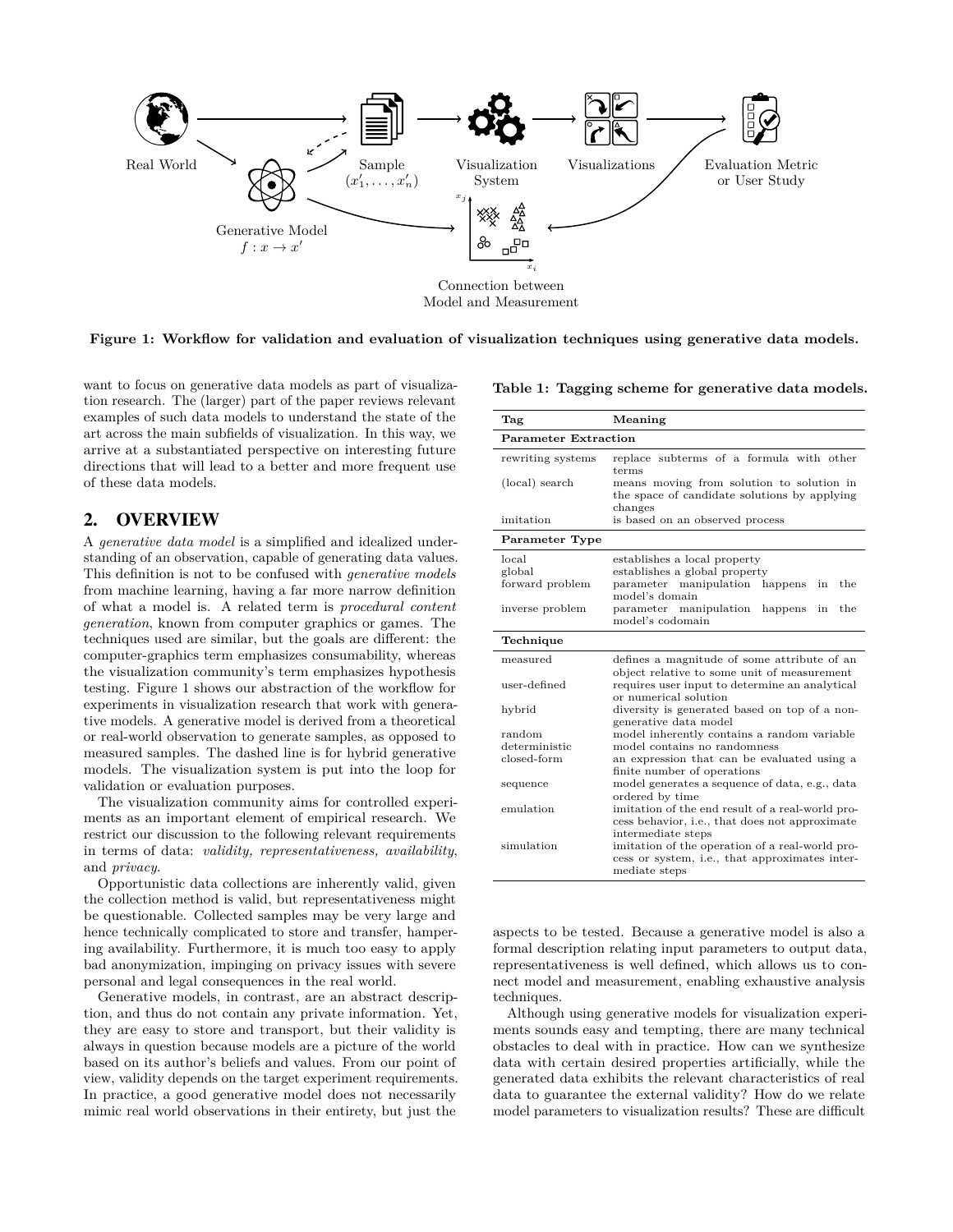questions from a scientific and engineering perspective.

Based on our findings from the survey, we present a tagging scheme for generative models, organized into three categories, shown in Table [1.](#page-1-1) The first category is about high-level parameter extraction. Presumably all model parameters can be obtained using rewriting (e.g. L-systems), search (e.g. heuristics), or imitation (e.g. simulations), each with different trade-offs. The second category is about how to think about model parameters: whether a parameter establishes a global property (i.e. all) or a local property (i.e. there is) of a dataset, and where interaction happens (i.e. forward or inverse problem). The third category is about techniques used for generating data.

## 3. LITERATURE SURVEY

This section surveys of the state of art of generative data models related to visualization. The survey is organized according to the classification of visualization methods by Tory and Möller [\[112\]](#page-11-1): typical techniques from scientific visualization (scalar, vector, and tensor field visualization) and information visualization (multi-dimensional data and network or graph visualization). The organization has been extended to incorporate recent trends within the visualization community, in particular, trajectory and text visualization. Most real-world visualization and visual analytics systems are not restricted to a single visualization technique from our structure but can deal with various combinations of data types and techniques. We do not explicitly cover such *hybrid* combinations in our survey; however, many of the single-technique data models will carry over to such hybrid approaches and therefore serve as a good basis.

To conduct our survey, we gathered experts from different visualization domains to summarize the state of data collections and generative models within their domains. In an iterative process, we refined the tagging scheme (Section [2\)](#page-1-2) to reflect the main aspects of the paper collection and to update the tagging assignments to the papers. This process is similar to previous approaches to literature surveys [\[8\]](#page-8-0). The following discussion of the literature explicitly includes the tags *in italics* for techniques employed in generative data models; the other tags are mostly used internally.

Our approach is systematic in the sense that it covers the relevant areas of visualization techniques. However, it is not meant to be a comprehensive survey of papers in a certain field. We have been facing the problem that there are few to no relevant papers in the visualization literature for some of the visualization techniques. Therefore, we include papers from other fields that have some connection to generative models for visualization. Due to this breadth of possible journals or conferences of interest, we chose to include the expertise of the visualization experts to select representative sets of papers.

The following review will also show that many subdisciplines of visualization lack an extensive use of generative data models. For a complete picture, we include a few pointers to *measured* data that do not come with any synthesization method, i.e., which are not generative in nature.

#### 3.1 Scalar Field Visualization

Scalar fields assign a single (scalar) data value to each point of a dataset. For visualization, mostly 2D and 3D spatial domains are considered, and in many cases they are timedependent as well. Depending on the area of application, different data with different characteristics are considered representative, and there is a variety of available datasets for different domains, such as the CT Dataset Archive<sup>[1](#page-2-0)</sup>, OASIS<sup>[2](#page-2-1)</sup>, or DWD GDS<sup>[3](#page-2-2)</sup>. For the evaluation of generic volume visualization techniques, it is common practice to use a number of datasets from repositories such as volvis.org<sup>[4](#page-2-3)</sup>.

An important class of scalar field data comes from *measurements* obtained via scanners, most commonly for medical but also for industrial applications, like material testing. For example, computed tomography (CT) scanners reconstruct a volume for several X-ray projections [\[115\]](#page-11-2); magnetic resonance imaging (MRI) scanners use magnetic fields and radio frequency pulses [\[105\]](#page-11-3). Depending on the technology used, data can be static or time-dependent. Sometimes, computer simulations are employed to model the scanning procedure, both for the purpose of research and education [\[5\]](#page-8-1). However, most of the scanning-based datasets are just measured and cannot be used as a basis for controllable data generation.

Another common source of scalar data are *simulations* employing physically-based models<sup>[5](#page-2-4)</sup>. They typically output several quantities that can be scalar volumes, but e.g., also vector fields (Section [3.2\)](#page-3-0). Apart from the large field of flow simulations, there are other types like the estimation of a fire danger index for geographic regions based on vegetation, topology information, and weather data [\[20\]](#page-8-2). Also, note that new volume data can be produced using these simulations as input, e.g., via the extraction of similarity information and temporal clustering [\[39\]](#page-9-1). Although simulation-based data models allow us to generate new datasets, e.g., by rerunning the simulation with different parameter settings, these simulations are not designed to serve as controllable data sources for empirical studies.

The third class of datasets are derived from *closed-form* representations. The classic example is Buckminsterfullerene—the so-called bucky ball—the spherical  $C_{60}$  fullerene molecule. Other examples include the hydrogen atomic wave function, equations from quantum mechanics, and 3D fractals. Their representation is resolution-independent, differing from the typically (grid-based) data by measurement and simulation, and it is therefore the perquisite to studying certain characteristics of visualization techniques [\[38\]](#page-9-2). Analytic representations are closer to the needs of generative models, but many of these representations have no steering parameters or the parameters cannot be easily used to control the data generation for empirical studies.

Apart from previously discussed scientific data, there are related data models from computer graphics. For example, modeling and rendering tools like Renderman<sup>[6](#page-2-5)</sup> are used to generate clouds. Solid texture synthesis algorithms automatically generate volumes from a set of 2D example images [\[90\]](#page-11-4). Other approaches restrict synthesis to a subset of the voxels of interest, such as a single surface layer [\[28\]](#page-8-3). There are procedural models for which the user specifies material information at certain layer depths for given 3D surfaces using a scripting language [\[24\]](#page-8-4). Similarly, there is a sketch-based system to design volume data from scratch [\[86\]](#page-10-1): the user splits a surface model and paints brush strokes to volumet-

<span id="page-2-0"></span><sup>1</sup><http://www.sci.utah.edu/cibc-software/>

<span id="page-2-1"></span><sup>2</sup><http://oasis-brains.org/>

<span id="page-2-2"></span> $3$ <http://www.dwd.de/DE/leistungen/gds/gds.html>

<span id="page-2-3"></span> $^4$ <http://volvis.org/>

<span id="page-2-4"></span><sup>5</sup><http://vis.cs.ucdavis.edu/VisFiles/pages/dataset.php?ds=1>

<span id="page-2-5"></span> $^6$ [https://renderman.pixar.com/view/tgt\\_volumes](https://renderman.pixar.com/view/tgt_volumes)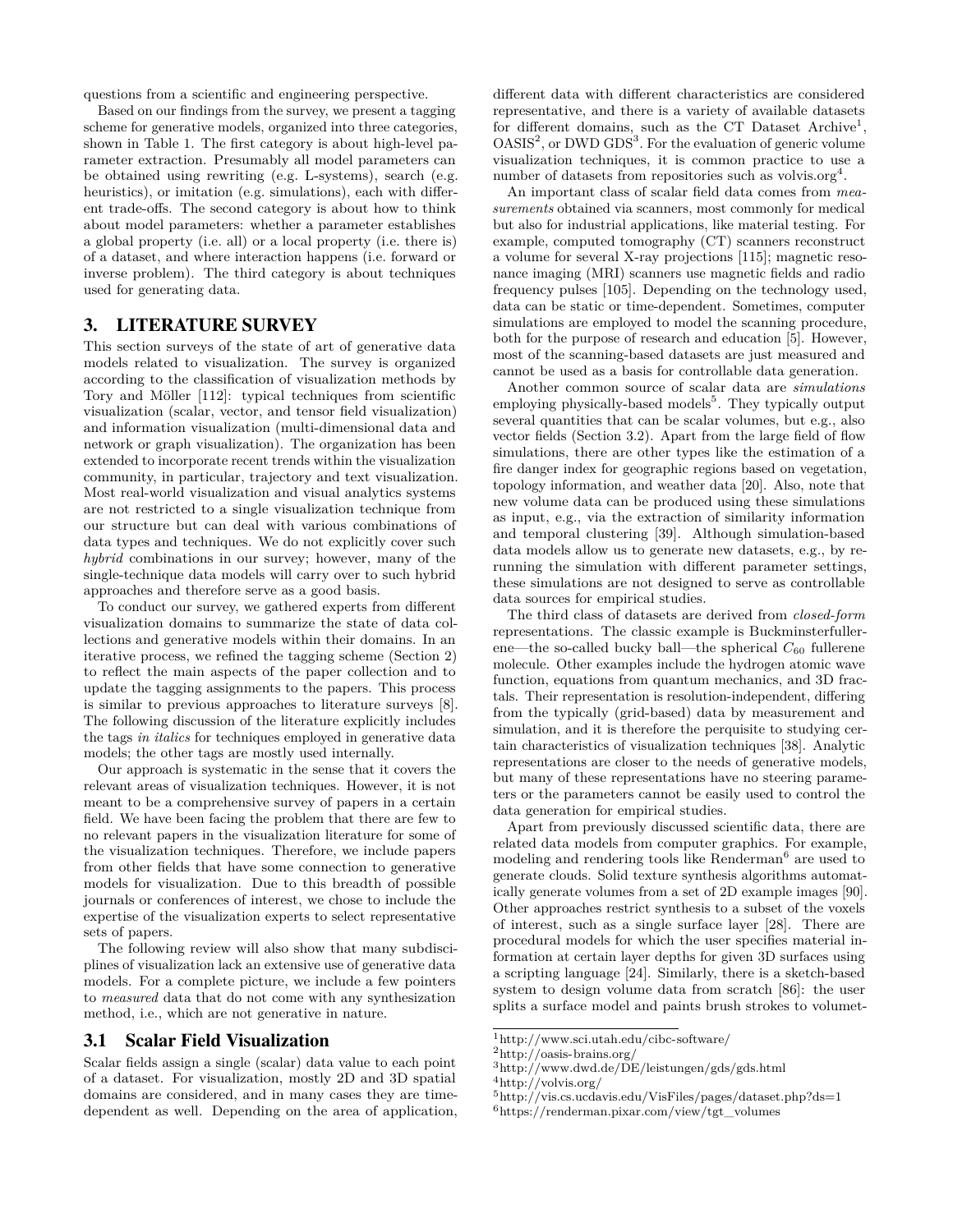rically fill the 3D space. Finally, different types of data may also be combined, e.g., simulated data can be used as input for manual modeling, or measured data may be altered procedurally. In short, the computer graphics approaches provide some examples of *user-defined, simulation-*oriented, *measured*, and *closed-form* generative models, which could inspire visualization research. However, there is no model that would directly lead to generative models for empirical tests of visualization.

Scalar data exhibits different properties that can be used to test certain characteristics of visualization techniques. They may be altered for evaluation via a variety different approaches outlined below, some of which are 3D extensions of image processing techniques<sup>[7](#page-3-1)</sup>. Scalar fields may be given via different representations, and resampling and conversion between them can be done to evaluate both the accuracy and performance of visualization techniques [\[37\]](#page-9-3). The stability under noise is an important property for many types of data, and it may be applied additionally on the data for evaluating robustness [\[39\]](#page-9-1). Finally, many techniques differ for static versus time-dependent representations.

#### <span id="page-3-0"></span>3.2 Vector Field Visualization

Vector field visualization techniques are often used for the analysis of fluid flow. The structure and complexity of the vector field depend on the type of visualization technique to be tested. A simple *closed-form* flow may be sufficient to measure the extent of numerical diffusion introduced by a texture advection method [\[66\]](#page-10-2). In contrast, we need more complex datasets with time-dependency, stretching, and folding behavior to assess visualization techniques based on Lagrangian coherent structures (LCS) [\[46\]](#page-9-4). Such data can also serve as a validation for integral surfaces where care must be taken to adapt the meshing to the stretching and thinning regions of the flow. Moreover, for flow visualization techniques (as opposed to general vector visualization techniques, e.g., for magnetic fields), datasets should be solutions of the Navier-Stokes equations. This is important in the physical validation of the visualization techniques. For topology visualization [\[67\]](#page-10-3), the existence of sinks and sources is desired to test the robustness of detection and tracking methods for critical points.

One class of complex vector fields comes from *measurements* of experimental data. For example, particle image velocimetry (PIV) allows one to measure the velocity vector field of a fluid flow. PIV data were used to assess texturebased [\[13\]](#page-8-5) and topology-based [\[85\]](#page-10-4) uncertainty visualization. A common problem with the experimental datasets is that they usually require some pre-processing to, e.g., filter out the noise. Moreover, such data has typically limited spatial and temporal resolution, and scaling the datasets is not trivial due to highly non-linear flow behavior.

Another class of vector fields is given by *user-defined* data. For example, image-based flow visualization [\[118\]](#page-12-0) comes with a demonstration program in which the user can hand-pick the locations of critical points in the vector field<sup>[8](#page-3-2)</sup>; also, one can assign velocity to those elements to achieve time-dependency.

Laidlaw et al. [\[64\]](#page-10-5) employed *random* vector field generation: they selected randomly nine positions within a unit square where the vectors were again chosen randomly. From these

points, the vector field on the whole domain was generated by interpolation. Liu et al. [\[73\]](#page-10-6) adopted a different approach, in that they defined the critical points explicitly and generated structurally different vector fields with similar topological complexity. Such user-defined datasets allow for optimization by their *local* properties, i.e., critical points.

Simple *closed-form* models can be used to assess the quality of texture advection methods. For instance, rotational flow can be used to demonstrate visual artifacts in dye advection [\[58,](#page-9-5) [71\]](#page-10-7). LCS can be investigated with an analytical model of a double-gyre flow, whose parameters allow for both steady and unsteady flow [\[107\]](#page-11-5). Spherical vortex models [\[100\]](#page-11-6) can be extended by swirl and tilt to obtain phenomena that occur in nature [\[89\]](#page-11-7); although the modified version is no longer a solution to Navier-Stokes equations, it provides flow characteristics that help test certain visualization methods. An often used data model is the "tornado" dataset<sup>[9](#page-3-3)</sup> that is defined by an analytic expression and lends itself to testing interactive texture-based visualization methods [\[21,](#page-8-6) [123\]](#page-12-1).

There are many works in vector field visualization that demonstrate the techniques on "standard" datasets that are numerical solutions of Navier-Stokes equations. However, each paper uses its own *simulation* result with custom parameters, so quantitative method comparison is difficult. Examples of such datasets are the flow around a cylinder with Von Kármán vortex street<sup>[10](#page-3-4)</sup> [\[119\]](#page-12-2), Taylor-Couette flow [\[7\]](#page-8-7), and delta wing [\[40\]](#page-9-6).

#### 3.3 Tensor Field Visualization

Tensor fields are used to describe complex phenomena that cannot be sufficiently represented with scalar or vector fields, e.g., mechanical stress or diffusion processes. Visualization research focuses mainly on symmetric second-order tensors and two application areas: Engineering applications use tensor fields, e.g., to analyze mechanical stress or fluid flow. In medical applications, diffusion tensor imaging (DTI), a special variant of magnetic resonance imaging (MRI), is used to measure the diffusion of water molecules.

There are some repositories for measured DTI data, e.g., data from the Human Brain  $Project<sup>11</sup>$  $Project<sup>11</sup>$  $Project<sup>11</sup>$ , from the Human Connectome Project<sup>[12](#page-3-6)</sup>, from the Alzheimer's Disease Neu-roimaging Initiative<sup>[13](#page-3-7)</sup>. However, there seems to be no long tradition of common benchmark data in this field. Therefore, the MICCAI DTI Challenge<sup>[14](#page-3-8)</sup> [\[95\]](#page-11-8) was established. There seem to be no open repositories for other types of tensor fields.

The visualization and analysis of diffusion tensor fields is an important topic in medical research [\[69\]](#page-10-8) and the respective methods are usually evaluated with *measured* DTI data from real patients [\[95\]](#page-11-8). To obtain DTI scans with specific properties, phantoms are used. Phantoms are physical objects with specific properties, e.g., they consist of capillaries to emulate fiber structures [\[114,](#page-11-9) [126\]](#page-12-3). Typically, such phantoms are handmade and generative models are not involved. However, this might change since experiments with 3D printed phantoms are performed [\[82\]](#page-10-9). There are also approaches that

<span id="page-3-1"></span><sup>7</sup>[https://www.wolfram.com/mathematica/new-in-9/](https://www.wolfram.com/mathematica/new-in-9/3d-volumetric-image-processing/)

[<sup>3</sup>d-volumetric-image-processing/](https://www.wolfram.com/mathematica/new-in-9/3d-volumetric-image-processing/)

<span id="page-3-2"></span><sup>8</sup><http://www.win.tue.nl/~vanwijk/ibfv/>

<span id="page-3-3"></span> $^9{\rm http://web.cse.ohio-state.edu/~crawfis/Data/Tornado/}$  $^9{\rm http://web.cse.ohio-state.edu/~crawfis/Data/Tornado/}$  $^9{\rm http://web.cse.ohio-state.edu/~crawfis/Data/Tornado/}$ 

<span id="page-3-4"></span><sup>10</sup><http://www.csc.kth.se/~weinkauf/notes/cylinder2d.html>

<span id="page-3-5"></span><sup>11</sup>[http://cmrm.med.jhmi.edu/cmrm/page\\_register/](http://cmrm.med.jhmi.edu/cmrm/page_register/registrationORcheckpw_ok.html) [registrationORcheckpw\\_ok.html](http://cmrm.med.jhmi.edu/cmrm/page_register/registrationORcheckpw_ok.html) <sup>12</sup><http://www.humanconnectomeproject.org/data/>

<span id="page-3-7"></span><span id="page-3-6"></span><sup>13</sup><http://adni.loni.usc.edu/data-samples/>

<span id="page-3-8"></span><sup>14</sup><http://projects.iq.harvard.edu/dtichallenge15/home>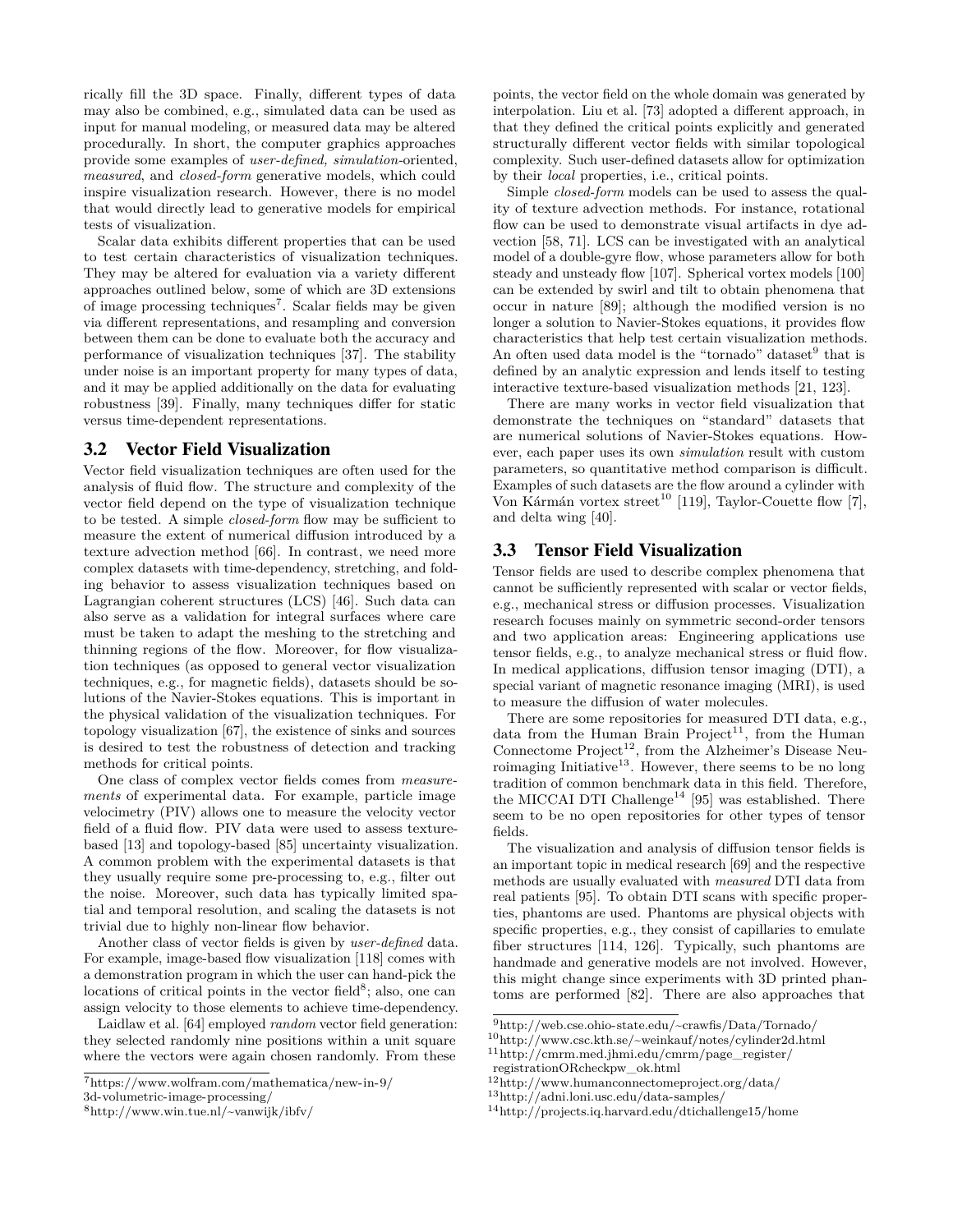manipulate or deform measured data to generate ensembles of new datasets, e.g., by employing statistical (*random*) and physically-based (*simulation*-based) deformations [\[47\]](#page-9-7).

Rather simple synthetic datasets are only used to demonstrate or test certain properties of developed methods. Examples include synthetic data with separating or crossing fiber structures [\[50,](#page-9-8) [62\]](#page-10-10) and synthetic data consisting of a disk with varying diffusivity and anisotropy [\[61\]](#page-10-11). Synthetic datasets are used to test tensor fiber tracking [\[68,](#page-10-12) [113\]](#page-11-10). Simple *simulated* stress tensor fields are applied for hyperstreamline techniques [\[25\]](#page-8-8), and for 3D tensor field topology [\[48\]](#page-9-9). Another synthetic tensor field is based on *randomly* generated tensors placed at the eight corners of a 3D cell, with trilinear interpolation within the cell [\[130\]](#page-12-4).

There are also more complex approaches for generating DTI data, e.g., the generation of synthetic DTI data of a human brain with a tumor [\[94,](#page-11-11) [96\]](#page-11-12). In these cases, the growth of tumors is simulated including biochemical processes, i.e., the approaches use rather complex *simulation* concepts. In engineering applications, most use cases already involve simulations. Hence, respective simulation tools already exist and have not to be developed for the purpose of evaluation. Examples are simulated stress tensor fields [\[27,](#page-8-9) [52,](#page-9-10) [131\]](#page-12-5) or gradient tensor fields derived from computational fluid dynamics (CFD) [\[129\]](#page-12-6), or from simulations of earthquakes and engines [\[87\]](#page-10-13).

#### 3.4 Multi-Dimensional Data Visualization

Multi- and high-dimensional data visualization techniques depict visual mappings and transformations such as dimension reduction and ordering. They are typically designed to solve tasks such as visual analysis of clusters, correlations, and outliers among a subset of dimensions and records.

The outstanding characteristic of multi-dimensional data is the so-called curse of dimensionality. With increasing dimensionality, a global similarity definition between data records loses its discriminative behavior [\[10,](#page-8-10) [49\]](#page-9-11). Furthermore, irrelevant, redundant, and conflicting dimensions highly influence the understanding of a given dataset, hence also pose a challenge when generating data, e.g., for evaluation purposes.

While a few approaches compare the results of multiple datasets (e.g., [\[70,](#page-10-14) [106,](#page-11-13) [127\]](#page-12-7)), most techniques evaluate only one or two datasets. Also, there is no established set of commonly used datasets or generation models. This fact influences a fair comparison.

In the literature, there are three types of "data sources" that are used in multi-dimensional data visualizations.

(1) It is common practice to use domain-specific datasets that are not openly accessible due to e.g., privacy restrictions. In a publication, the results are shown and described, but it is not possible to reproduce and compare the results with other techniques. A few methods exist to automatically generate data based on such *measured* world data [\[19,](#page-8-11) [30,](#page-8-12) [31,](#page-8-13) [81\]](#page-10-15). The model hereby tries to preserve the relationships of the original data such as the data distribution, correlations, and clusters. While these methods are useful when the original data is not available, it is rather uncommon to use them in the visualization community.

(2) From the data mining and machine learning community, there are various repositories of publicly available real-world datasets, often resulting from *measurements*. The datasets are usually labeled for specific (data mining) tasks such as classification, regression, and cluster analysis. Commonly

used datasets comprise the Iris, Car, Yeast, Ecoli, and WINE datasets from the UCI Machine Learning Repository<sup>[15](#page-4-0)</sup>, the census data $^{16}$  $^{16}$  $^{16}$ , or different variations of the so-called SWISSROLL<sup>[17](#page-4-2)</sup> (e.g., [\[97\]](#page-11-14)) for the evaluation of dimension projection techniques. Another well-known repository is the Collections of Datasets by Weka<sup>[18](#page-4-3)</sup>[\[45\]](#page-9-12).

(3) Many visualization techniques are applied to synthetic data. The main approach to generating multi-dimensional data is to determine a number of dimensions, add the corresponding patterns to the data (e.g., clusters, correlations, outliers, etc.), and overlay it with distractors such as noise and outliers. Besides the pattern model itself, many parameters influence the generation process: number of dimensions, instances, and patterns as well as pattern size, overlap of patterns, data distribution of patterns and dimensions, and the impact of the distractors (i.e., the amount of noise that is added).

Synthetic data is frequently generated for one approach and explicitly designed to show that existing methods are outperformed, sometimes even without providing a description of the underlying generation model. Even though, publications like [\[36\]](#page-9-13) provide a high-level description of the generation model. Regrettably, except for some comparison papers such as [\[78\]](#page-10-16), synthetic datasets are often not publicly available.

In the following, we describe commonly used approaches to generate multi-dimensional data. Many researchers write small scripts to generate data. In a few approaches the underlying model is well described and defined, e.g., by intersecting planes [\[72\]](#page-10-17) or variations of the SwissRoll [\[97\]](#page-11-14). Other approaches [\[55,](#page-9-14) [56\]](#page-9-15) use rules and statistics to encode relationships between data instances (e.g., older person implies higher income) and allow one to insert anomalies for different applications. The data is typically created in a black-box manner, making its scope and validity hard to grasp.

To overcome the black-box problem, recent approaches include the *user-defined* elements in the data generation process. While such semi-automatic approaches are typically time-consuming, the user knows exactly which and how patterns are distributed in the data. The approach by Albuquerque et al. [\[3\]](#page-8-14) focuses on visual properties by representing user-defined structures as probability density functions. Afterward, the specified number of points is sampled according to these structures. In the PCDC tool [\[15\]](#page-8-15), a user can visually add clusters of different size in subsets of the dimensions. The data instances are *randomly* distributed according to user-selected distributions within a cluster and each dimension. Another approach [\[120\]](#page-12-8) lets the user sketch specific characteristics in parallel coordinate plots. iLAMP [\[93\]](#page-11-15) starts from patterns in a low-dimensional space and projects them afterward in a high-dimensional space.

#### 3.5 Network and Graph Visualization

Instances of graph data generally serve as illustrations for network visualization techniques, to evaluate graph layout algorithms, or as treatments in user studies.

Repositories such as  $SNAP$ ,<sup>[19](#page-4-4)</sup> KONECT,<sup>[20](#page-4-5)</sup> the UFL Sparse

<span id="page-4-0"></span><sup>15</sup><http://archive.ics.uci.edu/ml/>

<span id="page-4-1"></span><sup>16</sup><http://www.census.gov/data.html>

<span id="page-4-2"></span><sup>17</sup><http://isomap.stanford.edu/datasets.html>

<span id="page-4-3"></span><sup>18</sup><http://www.cs.waikato.ac.nz/ml/weka/datasets.html>

<span id="page-4-4"></span><sup>19</sup><http://snap.stanford.edu/>

<span id="page-4-5"></span><sup>20</sup><http://konect.uni-koblenz.de/>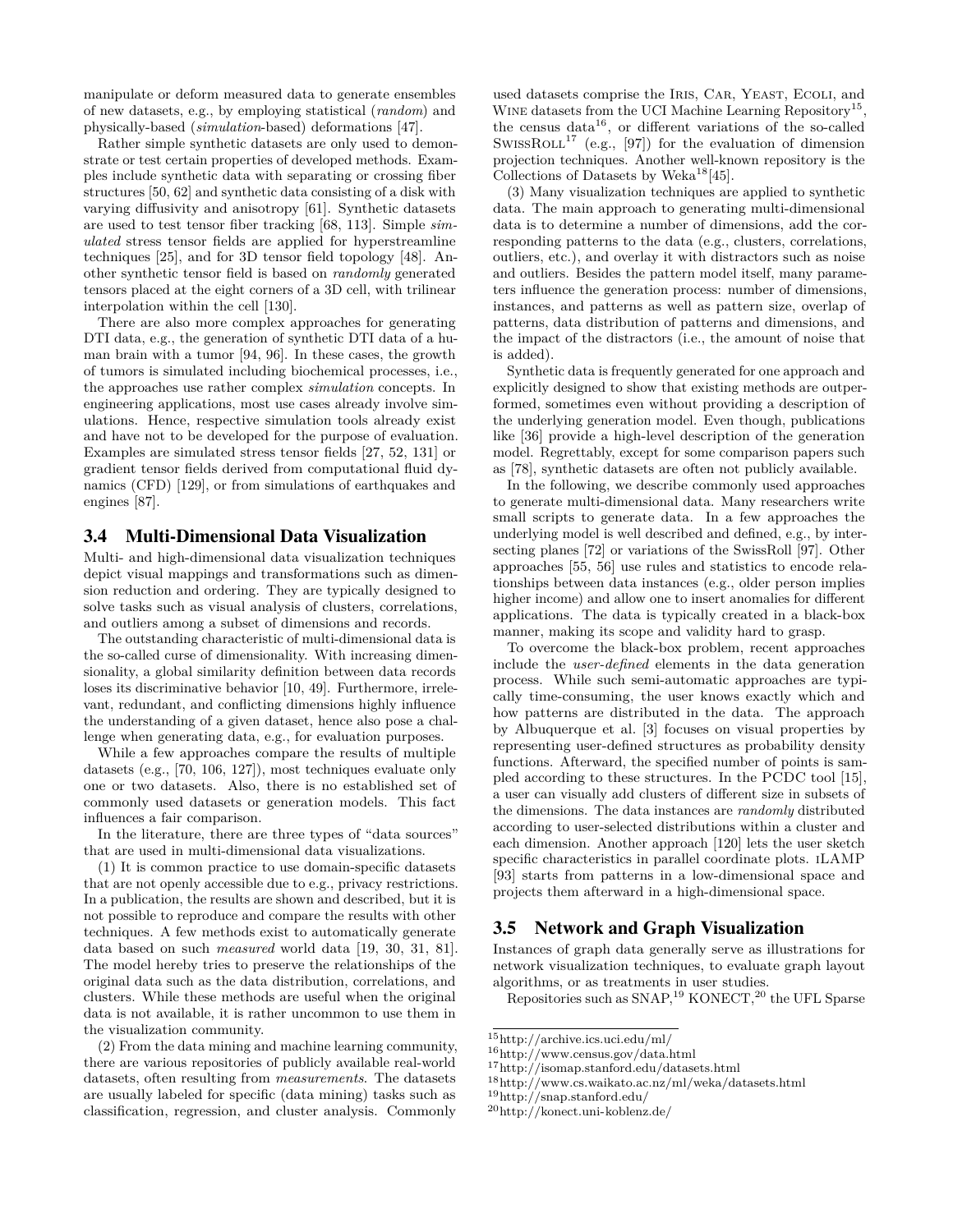Matrix Collection, $21$  the DIMACS Implementation Challenges, $^{22}$  $^{22}$  $^{22}$  and the Graph 500 List<sup>[23](#page-5-2)</sup> are opportunistic collections of benchmark data. Many experiments in the graph literature have made use of the same two collections,  $24$  referred to as the Rome graphs and the AT&T graphs. None of these collections satisfies any criterion of representativeness or coverage.

Since network models are an important tool in network science, and social network research in particular, a plethora of models have been proposed [\[42,](#page-9-16) [109\]](#page-11-16). Although it is often claimed that the intention is to reproduce empirical networks, most of these models are highly idealized.

Like for other combinatorial structures, network models consist of a family of sets of graphs defining the possible outcomes, and a probability distribution on this state space. The classic examples are uniform *random* graphs, the so-called Erdős-Rény model  $G(n, m)$ , where the possible outcomes are all undirected graphs with exactly *n* vertices and *m* edges, and probabilities are uniform [\[34\]](#page-9-17). This is largely equivalent to the  $G(n, p)$  model, in which each edge is included with probability *p* independently. (For  $p = m / \binom{n}{2}$ , the expected number of edges is m.) A graph sampled uniformly at random is likely to exhibit certain properties [\[12\]](#page-8-16) that are hardly representative for networks in specific application domains. The  $G(n, p)$  model is useful rather as a baseline model.

Structurally biased models usually fix certain graph invariants or other properties, or specify a distribution for them. For instance, the degree sequence may be fixed or drawn from a *global* distribution, or a partition may be given such that edge probabilities are uniform only for pairs of vertices from the same two sets. Models such as preferential attachment, where vertices are introduced one at a time and linked to other based on their current degree [\[6\]](#page-8-17), are more conveniently formulated as processes.

Dependencies may also be introduced via vertex attributes such as preferential attachment based on a vertex attribute [\[11\]](#page-8-18) or edge probabilities depending on similarity in some latent space defined by vertex attributes such as random coordinates [\[51\]](#page-9-18). When attributes are part of the output, they are usually drawn from some distribution after the graph has been created.

In the small-world model, a systematically constructed sparse graph with high *local* clustering is modified, using its symmetric difference with a uniform random graph, because this introduces shortcuts that reduce the average distance [\[121\]](#page-12-9). More generally, observed or constructed graphs can be subjected to random or biased modification to establish or prevent features, or to produce a *sequence* of graphs as input for dynamic visualization systems.

If they involve generators at all, user studies often utilize networks from simple random graph models such as *G*(*n, p*) or its variants [\[125,](#page-12-10) [44\]](#page-9-19). Sometimes local variation is introduced, and the distribution is pre-specified [\[117,](#page-12-11) [80,](#page-10-18) [9\]](#page-8-19). Such specifications may even be the result of users sketching adjacency matrices [\[124\]](#page-12-12). Properties other than clustering and degrees distribution are rarely controlled despite their likely relevance in shaping a visualization.

The crucial problem with all of these generators is that they are defined with attention to a bounded number of

<span id="page-5-2"></span><sup>23</sup><http://www.graph500.org/>

graph features and therefore highly idealized. Samples generated from them are rarely representative and often exhibit unwanted collateral features. A few selected features do not characterize all relevant graphs, and samples need not even be realistic. Preferential attachment, for example, generates scale-free networks with characteristic power-law degree distribution, but only a tiny subset of them [\[91\]](#page-11-17).

Two usage scenarios hold promise for better control of input factors. On the one hand, coverage of the experimental region can be controlled, for example, by rejecting samples that are too close to existing ones, and on the other hand, a small set of available network observations can be enlarged, for example, by perturbing the benchmark instances using network models that create additional instances in their vicinity and thus reduce unknown biases. As a concrete example, consider the generation of evolving social networks similar to an observed one. An exponential random graph model [\[74\]](#page-10-19) can be fitted to the initial observation, and a stochastic actor-oriented model [\[110\]](#page-11-18) to its evolution. Given the estimated parameters, any number of additional sequences can be generated by applying the evolution model to samples from the static model [\[14\]](#page-8-20).

#### 3.6 Trajectory Visualization

Trajectory visualization plays an important role in the analysis of movement [\[26\]](#page-8-21). It allows us to understand movement patterns of various kinds of moving "objects" in a geospatial context. Typical examples include moving vehicles, persons, or animals. The latter is investigated in movement ecology [\[108\]](#page-11-19), with a growing amount of data available in databases.<sup>2</sup> The analysis of spatio-temporal eye-tracking data is yet another example, albeit with less data publicly available [\[63\]](#page-10-20). Whereas most types of trajectories are related to motion in 2D or 3D space, there are other trajectories that live in multidimensional state spaces, or phase spaces, where the change of values can be seen as trajectories [\[43\]](#page-9-20).

In studies, it is important to cover the whole parameter space with the stimuli that are used, but often there is not enough *measured* real-world data that exhibit the necessary characteristics. Therefore, measurements can be used to drive a realistic *emulation* of data. For example, a Markov chain model produces synthetic trajectories from real-world movement GPS data from birds [\[79\]](#page-10-21) that can be used to assess different visual direction encodings of trajectories.

The approach of training such an emulation model is not always possible due to insufficient data. As an alternative, methods are employed that generate purely synthetic data. For example, there are *closed-form* descriptions of semanticbased trajectories of moving objects that incorporate *random* characteristics [\[92,](#page-11-20) [116\]](#page-11-21).

A shortcoming of many trajectory generation methods is that they only produce rather rough trajectories. Smooth trajectories can be obtained by *simulation* that adopts attraction–repulsion interaction controlled by object distances [\[101\]](#page-11-22). The analysis of movement data of multiple objects often involves the extraction and abstraction of common patterns, which could be visualized by using networks. According object movement data can be based on a traffic *simulation* utilizing a given network [\[17\]](#page-8-22). Here, objects are moving from a start location to a destination. In each time step of the *simulation*, objects are generated, moved, or removed, if they reached their destination.

<span id="page-5-0"></span><sup>21</sup><http://www.cise.ufl.edu/research/sparse/matrices/>

<span id="page-5-1"></span><sup>22</sup><http://dimacs.rutgers.edu/Challenges/>

<span id="page-5-3"></span><sup>24</sup><http://www.graphdrawing.org/>

<span id="page-5-4"></span><sup>25</sup>[https://www.movebank.org/,](https://www.movebank.org/)<http://www.uva-bits.nl/>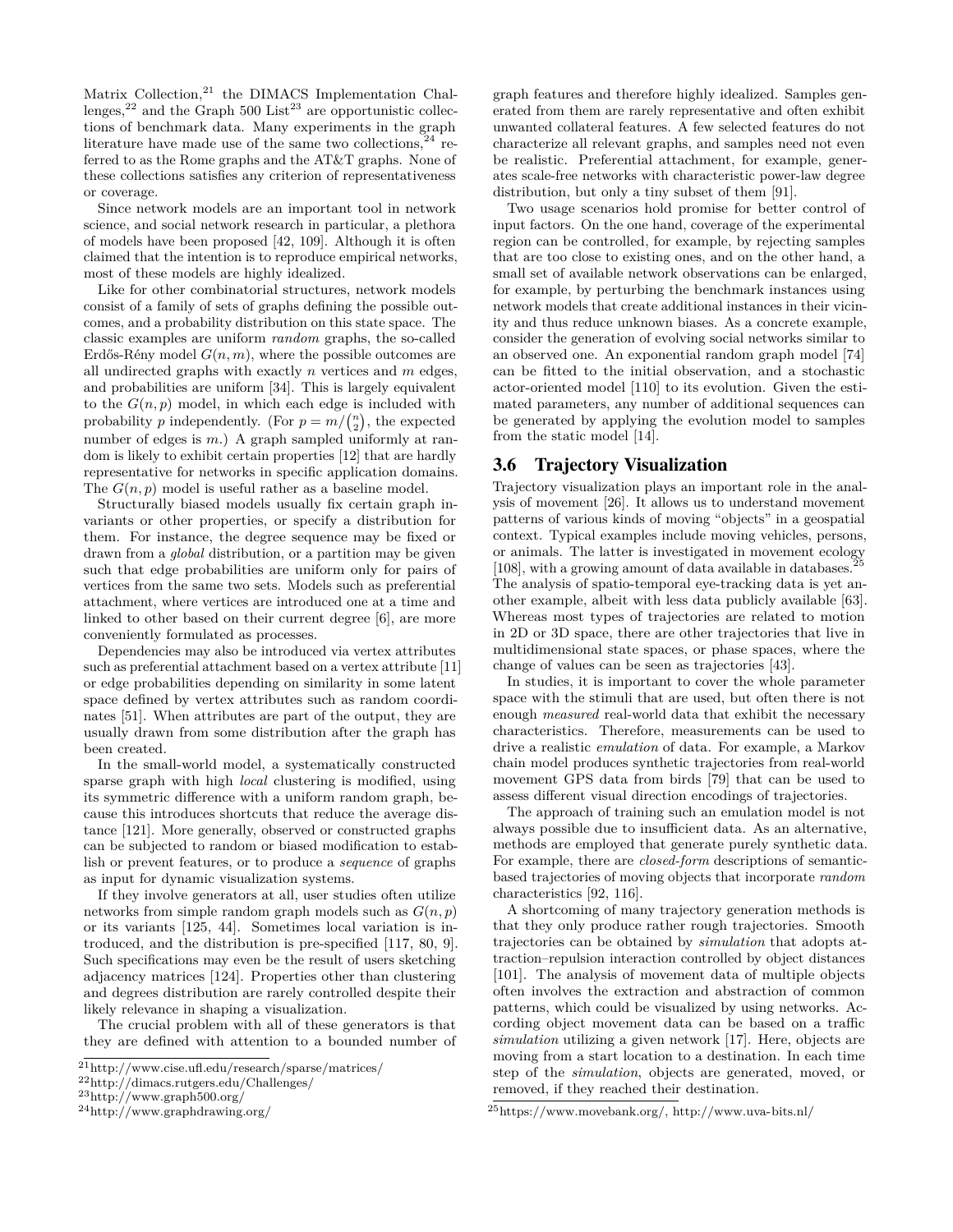Eye-tracking data is conceptually similar to movement data because both types of data describe trajectories in space and time. However, there are a number of differences [\[4\]](#page-8-23) that require different generative models: eye-movement data are recorded on a smaller spatial and temporal scale, and there are "jumps" (saccades) between fixations that are extremely fast and during which there is no cognitive processing. There is a model to *simulate* eye-tracking data [\[32\]](#page-9-21). The only input to this model is a list of coordinates that participants would look at during an experiment. The rest of the gaze behavior is *emulated* according to parametrized noise (*random*) functions covering the spatio-temporal fixation perturbation (modeling of a fixation), saccade velocity, and the control of the time step and sampling rate.

#### 3.7 Text Visualization

Many different disciplines work with texts. The text analysis and the concomitant visualizations differ by discipline and according to the task at hand. Text analysis can be concerned with comparatively "surface" type properties such as the number or character of words, letters, or sentences, or can take the form of deep linguistic analysis. The former is based on opportunistic data collection that often also raises privacy/copyright issues, the models resulting from deep linguistic analysis have traditionally been deterministic generative rewriting systems and in recent years have been augmented by machine learning systems.

Linguistic analyses involve complex theoretical concepts and tend to span multiple layers of information and representation. Within computational linguistics and natural language processing (NLP), trees, and attribute-value matrices (AVM) were established early on for the representation of hierarchical and dependency relations. These tend to be stored as nested lists, but can also be visualized as directed acyclic graphs. A recent example of a sophisticated infrastructure for the storage (banking), visualization, and interactive working with complex linguistic analyses is the INESS *Infrastructure for the Exploration of Syntax and Se* $mantics$  [\[75,](#page-10-22) [99\]](#page-11-23),<sup>[26](#page-6-0)</sup> which is part of CLARIN,<sup>[27](#page-6-1)</sup> the *Common Language Resources and Technology Infrastructure*, which in turn provides support and resources for research in the humanities and social sciences that is concerned with digital language data. INESS augments existing tree and AVM representations with further visualization possibilities that link and align information across complex structures and support disambiguation. The structures banked in systems like INESS range from manually constructed to fully automatically generated. The automatic generation can be the result of sophisticated manually constructed *rewrite* systems (generative grammars), various machine learning algorithms, or a combination of both. Linguistic information ranges from comparatively simple information like Part-of-Speech tags to complex semantic and pragmatic annotation, including discourse structure. In recent years, several different visualization systems for these subfields have begun to be developed [\[16,](#page-8-24) [23,](#page-8-25) [128\]](#page-12-13).<sup>[28](#page-6-2)</sup>

Part-of-Speech tagging along with basic morphological analysis can now be done effectively for a range of languages (again, via rule-based systems, machine learning algorithms or a combination thereof) and tend to form the input for visualizations used in other fields in the humanities and social sciences as well as for computational applications. However, the bulk of existing computational applications and increasingly, new approaches within digital humanities and social sciences work with linguistically unannotated and opportunistically collected texts. The analyses focus on surface properties such as word/sentence/text length or type/token ratios. Word clouds [\[59\]](#page-9-22) continue to be popular, but more sophisticated visual analyses of text tend to look at several different properties in comparison and do use linguistic information [\[18,](#page-8-26) [60,](#page-10-23) [83,](#page-10-24) [84\]](#page-10-25).

Work within the newly emergent fields of digital humanities and social sciences is also increasingly making use of generative models for the clustering and classification of texts and documents [\[1\]](#page-7-1). In particular, named-entity recognition [\[111\]](#page-11-24), sentiment analysis [\[88\]](#page-11-25), and topic modeling are being experimented with. Topic modeling in combination with visualization methods has been particularly attractive for literary analysis [\[54,](#page-9-23) [57,](#page-9-24) [76,](#page-10-26) [77\]](#page-10-27). One of the pioneering works for visual exploration of topic modeling results is *TIARA* [\[122\]](#page-12-14). This tool utilizes a theme-river visualization to show the temporal trends in topics. As it is one of the first systems that enabled the visual exploration of the results of the generative LDA model, showing the evolution of topics over time, it is considered an inspiration for many applications that have evolved afterward. Such systems include *TextFlow* [\[22\]](#page-8-27), *Paralleltopics* [\[29\]](#page-8-28), and *ConToVi* [\[33\]](#page-9-25) as an application for the digital social sciences.

Beyond the visualization of text and document properties, work has recently begun to move toward providing interactive visual analytic access to complex interdependencies between linguistic and extralinguistic properties of the written material. One example is a pixel visualization of properties extracted from the annotated digital historical corpus of Icelandic [\[98\]](#page-11-26), whereby data is generated on the basis of the annotation, but the visualization reflects a further level of abstraction from the underlying data [\[103,](#page-11-27) [104\]](#page-11-28). Another example is work conducted on understanding argumentation in political debates [\[41\]](#page-9-26), where a variety of different types of information can be accessed, visualized, and explored interactively. Many of the properties that are accessed from the underlying data are the result of sophisticated linguistic and computational analysis and have been produced via generative models of various kinds. These include both rewriting systems and imitation systems.

In sum, text visualization spans a variety of different disciplines and tasks and works with various types of data, ranging from opportunistically collected and manually annotated to generatively and systematically produced. Concomitantly, a large range of visualization options have also been developed and continue to be developed, particularly in the emerging fields of digital humanities and social sciences.

## 4. FUTURE DIRECTIONS

A highly interesting finding of our survey is that most datasets used for the assessment of visualizations are based on measurements, i.e., there is hardly any use of generative data models. We have pointed out the few directions where there are generative models. However, these often lack controllability in the sense that they would allow us to generate collections of datasets that could be used in testing visualization techniques for such a population of inputs.

<span id="page-6-0"></span><sup>26</sup><http://clarino.uib.no/iness>

<span id="page-6-1"></span><sup>27</sup><https://www.clarin.eu/content/about-clarin>

<span id="page-6-2"></span><sup>28</sup>[http://ling.uni-konstanz.de/pages/home/butt/main/material/](http://ling.uni-konstanz.de/pages/home/butt/main/material/lingvis/) [lingvis/](http://ling.uni-konstanz.de/pages/home/butt/main/material/lingvis/) for a more complete overview.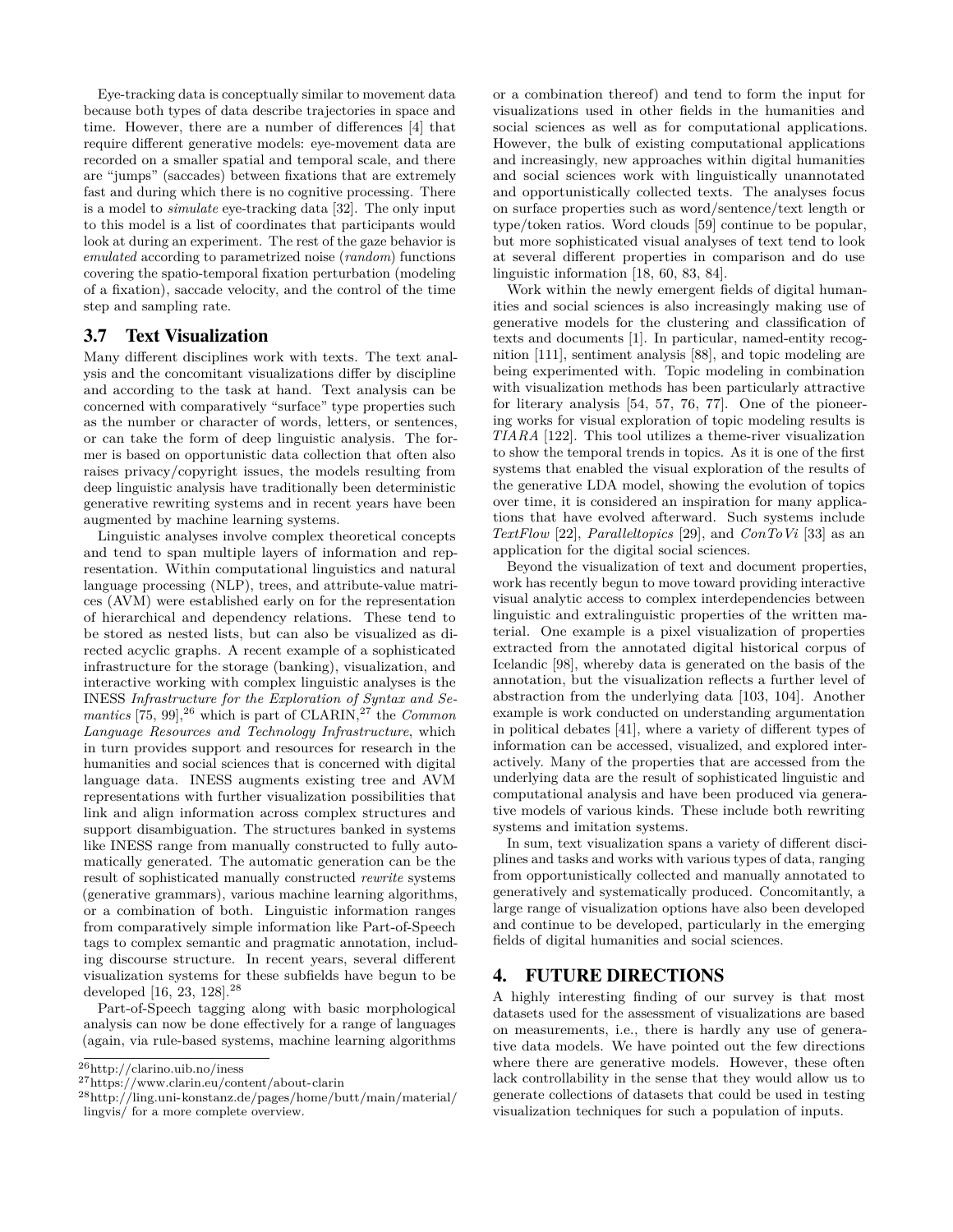Nevertheless, we argue that there is an increasing demand for such controlled input generation if we want to make progress with empirical methods in visualization research. Therefore, we see the need for more and better use of generative data models in our community. In particular, we see considerable demand for best-practice examples and guidelines for systematic generation of problem instances across visualization domains. In the following, we highlight some specific problem areas and concrete directions for future research.

## 4.1 User Studies

User studies constitute the subdomain of visualization research in which experimental design is most routine and advanced. However, user studies often consider instances obtained from generative models as the treatments. Since subjects are confronted with visualization artifacts representing data, rather than the data itself, it should not be taken for granted that the variation of factors is still systematic after the samples have undergone the transformations by the visualization technique. As a further complication, interactions between the parameters of a generative model and those of a visualization technique may introduce confounding factors that are difficult to control. More research is therefore needed on what constitutes a suitable set of treatments, and how to obtain them. Given the low cost of instance generation, for instance, we see potential for the study of methods that oversample data to be able to select sets of visualization artifacts that are more suitable as a collection of treatments.

#### 4.2 Data and Parameter Characteristics

In most examples surveyed above, a key component in the design of a generative model is the identification of data characteristics to consider, and how to make them depend on parameters. Especially in simulation, the implications of parametrization may be anything but straightforward. The parameters of a generative model are rarely independent. Ignorance of dependencies among otherwise systematically varied parameters may result in uneven or even incomplete coverage of the experimental region. Controlled studies therefore need to take into account also those interaction effects that are introduced by, and possibly specific to, the generator. Generative models are usually designed to yield data samples with special characteristics; on the flip side, this makes them prone to introduce systematic biases. Even if the subtleties of a model specification are well understood, it may be challenging to implement a generator that is correct and efficient.

# 4.3 Visual Mapping Characteristics

We have argued that the main purpose of generative models is to establish associations between input characteristics on the one hand and performance or visualization outcomes on the other. Standard experiments yield empirical response curves, such as running time versus problem size. Sensitivity of visualization outcomes to small perturbations in the input and other relationships may be of interest, too, especially for interactive systems. The design of generative models with parameters specifically introduced for more general forms of associations are therefore of genuine interest. We note that the utility of response curves for dependent variables such as representation accuracy or image characteristics extends

beyond the assessment of visualization systems as it may be used to control the variation of factors in user studies more systematically.

## 4.4 Scaling

When empirical data is scarce or too small to uncover the behavior of a visualization technique, generating larger data with similar characteristics requires some form of extrapolation. Conversely, iterative development of resource-intensive visualization techniques may require smaller data, again with similar characteristics. Understanding normalization and scaling effects may thus be an important issue in the design of generative models. In large-scale simulations and other high-throughput scenarios, we might also be interested generators that emulate data from samples of a data stream.

## 4.5 Verification

Visualization algorithms should be subject to the same verification process that is used in other components of the scientific pipeline—this is also called *verifiable visualization* [\[35\]](#page-9-27). We expect that semi-automatic verification techniques, such as *fuzzing*, could greatly benefit from generative models due to extra knowledge about the parameter space.

## 4.6 Replication

Generative models facilitate follow-up experiments that may shed additional light on findings all too often explained by some plausible, but untested, interpretation of experimental outcomes. Who can carry out replications, follow-ups, and extensions depends on the availability of a generator. Systematic biases introduced by differences in implementation or hardware environment are just as relevant as understanding the level of documentation necessary to build an equivalent generator. When is a set of generated instances needed to reproduce results, what is the influence of random number generators (the most basic generative models), and is there a trade-off between the computational efficiency of a generation and its usability in an experiment? Archiving and versioning generative models may be a task as huge as it is for benchmark data.

# 5. CONCLUSION

We have made an argument for more use of generative data models in controlled visualization experiments, not just user studies, but also studies of technical performance. To support our position, we have surveyed the state of generative data models for several visualization domains. Based on our findings, we have outlined areas of interest and directions for future research.

# 6. ACKNOWLEDGMENTS

We thank the German Research Foundation (DFG) for financial support within Task Force 2 of SFB/Transregio 161 and project A1 of SFB-TRR 75.

#### 7. REFERENCES

- <span id="page-7-1"></span>[1] C. C. Aggarwal and C. Zhai. *Mining Text Data*. Springer Science & Business Media, 2012.
- <span id="page-7-0"></span>[2] R. Agrawal, A. Kadadi, X. Dai, and F. Andrès. Challenges and opportunities with big data visualization. In *Proceedings of the 7th International Conference on Management of Computational and*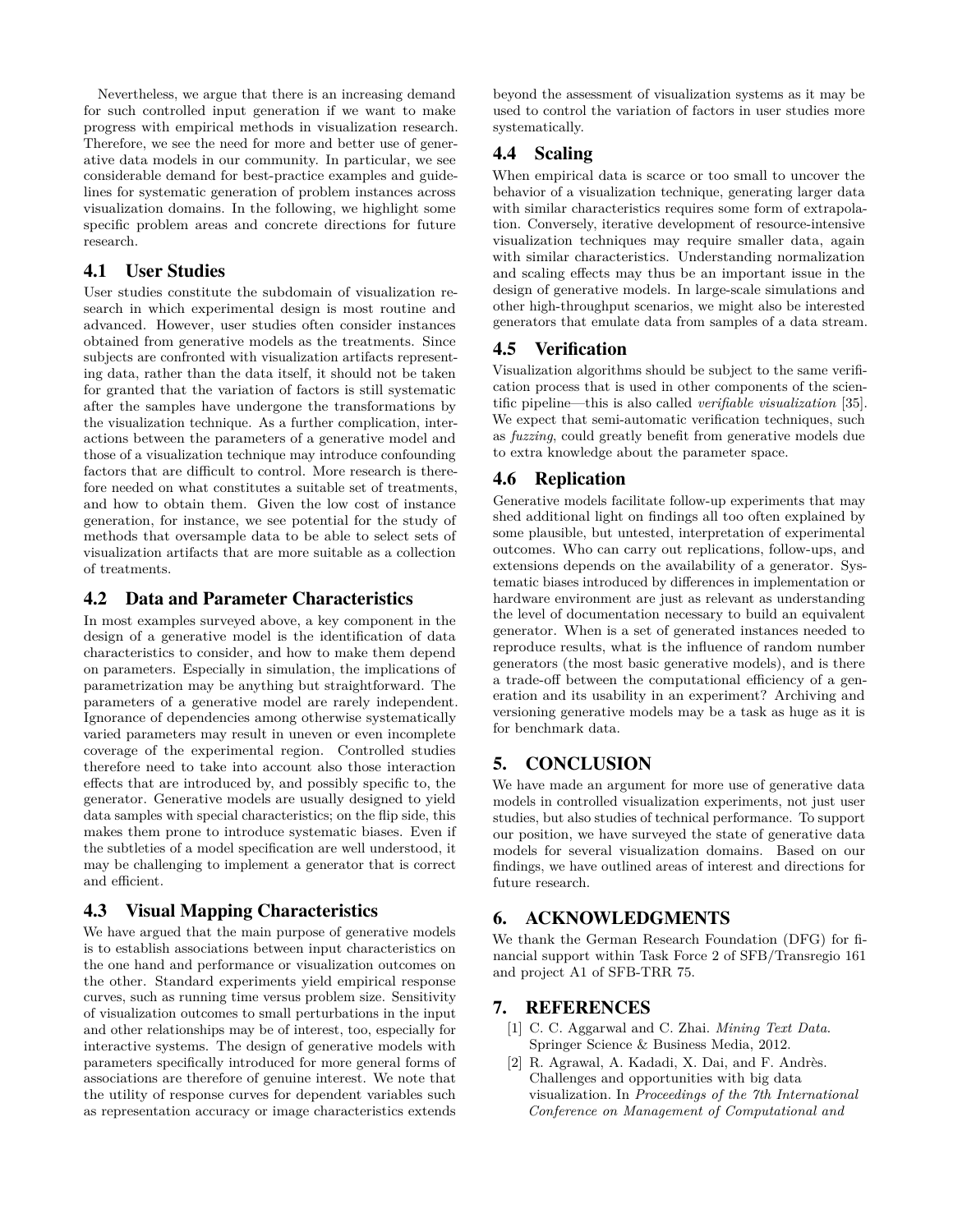*Collective Intelligence in Digital EcoSystems*, pages 169–173, 2015.

- <span id="page-8-14"></span>[3] G. Albuquerque, T. Löwe, and M. Magnor. Synthetic generation of high-dimensional datasets. *IEEE Transactions on Visualization and Computer Graphics*, 17(12):2317–2324, 2011.
- <span id="page-8-23"></span>[4] G. Andrienko, N. Andrienko, M. Burch, and D. Weiskopf. Visual analytics methodology for eye movement studies. *IEEE Transactions on Visualization and Computer Graphics*, 18(12):2889–2898, 2012.
- <span id="page-8-1"></span>[5] G. R. Baker. Localization: Conventional and CT simulation. *The British Journal of Radiology*, 79(1):S36–S49, 2006.
- <span id="page-8-17"></span>[6] A.-L. Barabási and R. Albert. Emergence of scaling in random networks. *Science*, 286(5439):509–512, 1999.
- <span id="page-8-7"></span>[7] W. L. Barth and C. A. Burns. Virtual rheoscopic fluids for flow visualization. *IEEE Transactions on Visualization and Computer Graphics*, 13(6):1751–1758, 2007.
- <span id="page-8-0"></span>[8] F. Beck, M. Burch, S. Diehl, and D. Weiskopf. The state of the art in visualizing dynamic graphs. In R. Borgo, R. Maciejewski, and I. Viola, editors, *EuroVis – STARs*. The Eurographics Association, 2014.
- <span id="page-8-19"></span>[9] M. Behrisch, B. Bach, N. H. Riche, T. Schreck, and J.-D. Fekete. Matrix reordering methods for table and network visualization. *Computer Graphics Forum*, 35(3):693–716, 2016.
- <span id="page-8-10"></span>[10] K. S. Beyer, J. Goldstein, R. Ramakrishnan, and U. Shaft. When is "nearest neighbor" meaningful? In *Proceedings of the 7th International Conference on Database Theory*, ICDT '99, pages 217–235. Springer-Verlag, 1999.
- <span id="page-8-18"></span>[11] G. Bianconi and A.-L. Barabási. Competition and multiscaling in evolving networks. *Europhysics Letters*, 54(4):436, 2001.
- <span id="page-8-16"></span>[12] B. Bollobás. *Random Graphs*. Cambridge University Press, 2nd edition, 2001.
- <span id="page-8-5"></span>[13] R. P. Botchen, D. Weiskopf, and T. Ertl. Texture-based visualization of uncertainty in flow fields. In *IEEE Visualization Conference*, pages 647–654, 2005.
- <span id="page-8-20"></span>[14] U. Brandes and M. Mader. A quantitative comparison of stress-minimization approaches for offline dynamic graph drawing. In M. J. van Kreveld and B. Speckmann, editors, *Proceedings of the 19th International Symposium on Graph Drawing (GD 2011)*, volume 7034 of *Lecture Notes in Computer Science*, pages 99–110. Springer, 2011.
- <span id="page-8-15"></span>[15] S. Bremm, M. Heß, T. von Landesberger, and D. W. Fellner.  $PCDC -$  on the highway to data – a tool for the fast generation of large synthetic data sets. In K. Matkovic and G. Santucci, editors, *EuroVA 2012: International Workshop on Visual Analytics*. The Eurographics Association, 2012.
- <span id="page-8-24"></span>[16] S. Bremm, T. von Landesberger, M. Heß, T. Schreck, P. Weil, and K. Hamacher. Interactive visual comparison of multiple trees. In *IEEE Visual Analytics Science and Technology (VAST)*, pages 31–40, 2011.
- <span id="page-8-22"></span>[17] T. Brinkhoff. A framework for generating

network-based moving objects. *GeoInformatica*, 6(2):153–180, 2002.

- <span id="page-8-26"></span>[18] M. Büchler, G. Heyer, and S. Gründer. eAQUA bringing modern text mining approaches to two thousand years old ancient texts. In *Proceedings of the 4th International Conference on e-Science (IEEE08)*, 2008.
- <span id="page-8-11"></span>[19] G. Caiola and J. P. Reiter. Random forests for generating partially synthetic, categorical data. *Transactions on Data Privacy*, 3(1):27–42, 2010.
- <span id="page-8-2"></span>[20] R. Castro and E. Chuvieco. Modeling forest fire danger from geographic information systems. *Geocarto International*, 13(1):15–23, 1998.
- <span id="page-8-6"></span>[21] R. A. Crawfis. *New Techniques for the Scientific Visualization of Three-Dimensional Multi-Variate and Vector Fields*. PhD thesis, University of California Davis, 1995.
- <span id="page-8-27"></span>[22] W. Cui, S. Liu, L. Tan, C. Shi, Y. Song, Z. Gao, H. Qu, and X. Tong. TextFlow: towards better understanding of evolving topics in text. *IEEE Transactions on Visualization and Computer Graphics*, 17(12):2412–2421, 2011.
- <span id="page-8-25"></span>[23] C. Culy and V. Lyding. Double tree: An advanced KWIC visualization for expert users. In *14th International Conference on Information Visualisation*, pages 98–103, 2010.
- <span id="page-8-4"></span>[24] B. Cutler, J. Dorsey, L. McMillan, M. Müller, and R. Jagnow. A procedural approach to authoring solid models. *ACM Transactions on Graphics*, 21(3):302–311, 2002.
- <span id="page-8-8"></span>[25] T. Delmarcelle and L. Hesselink. Visualizing second-order tensor fields with hyperstreamlines. *IEEE Computer Graphics and Applications*, 13(4):25–33, 1993.
- <span id="page-8-21"></span>[26] U. Demšar, K. Buchin, F. Cagnacci, K. Safi, B. Speckmann, N. Van de Weghe, D. Weiskopf, and R. Weibel. Analysis and visualisation of movement: an interdisciplinary review. *Movement Ecology*, 3(1):1–24, 2015.
- <span id="page-8-9"></span>[27] C. Dick, J. Georgii, R. Burgkart, and R. Westermann. Stress tensor field visualization for implant planning in orthopedics. *IEEE Transactions on Visualization and Computer Graphics*, 15(6):1399–1406, 2009.
- <span id="page-8-3"></span>[28] Y. Dong, S. Lefebvre, X. Tong, and G. Drettakis. Lazy solid texture synthesis. In *Proceedings of the Nineteenth Eurographics Conference on Rendering*, EGSR '08, pages 1165–1174. Eurographics Association, 2008.
- <span id="page-8-28"></span>[29] W. Dou, X. Wang, R. Chang, and W. Ribarsky. ParallelTopics: A probabilistic approach to exploring document collections. In *IEEE Visual Analytics Science and Technology (VAST)*, pages 231–240, 2011.
- <span id="page-8-12"></span>[30] J. Drechsler. Using support vector machines for generating synthetic datasets. In J. Domingo-Ferrer and E. Magkos, editors, *Privacy in Statistical Databases*, number 6344 in Lecture Notes in Computer Science, pages 148–161. Springer Berlin Heidelberg, 2010.
- <span id="page-8-13"></span>[31] J. Drechsler and J. P. Reiter. An empirical evaluation of easily implemented, nonparametric methods for generating synthetic datasets. *Computational Statistics & Data Analysis*, 55(12):3232–3243, 2011.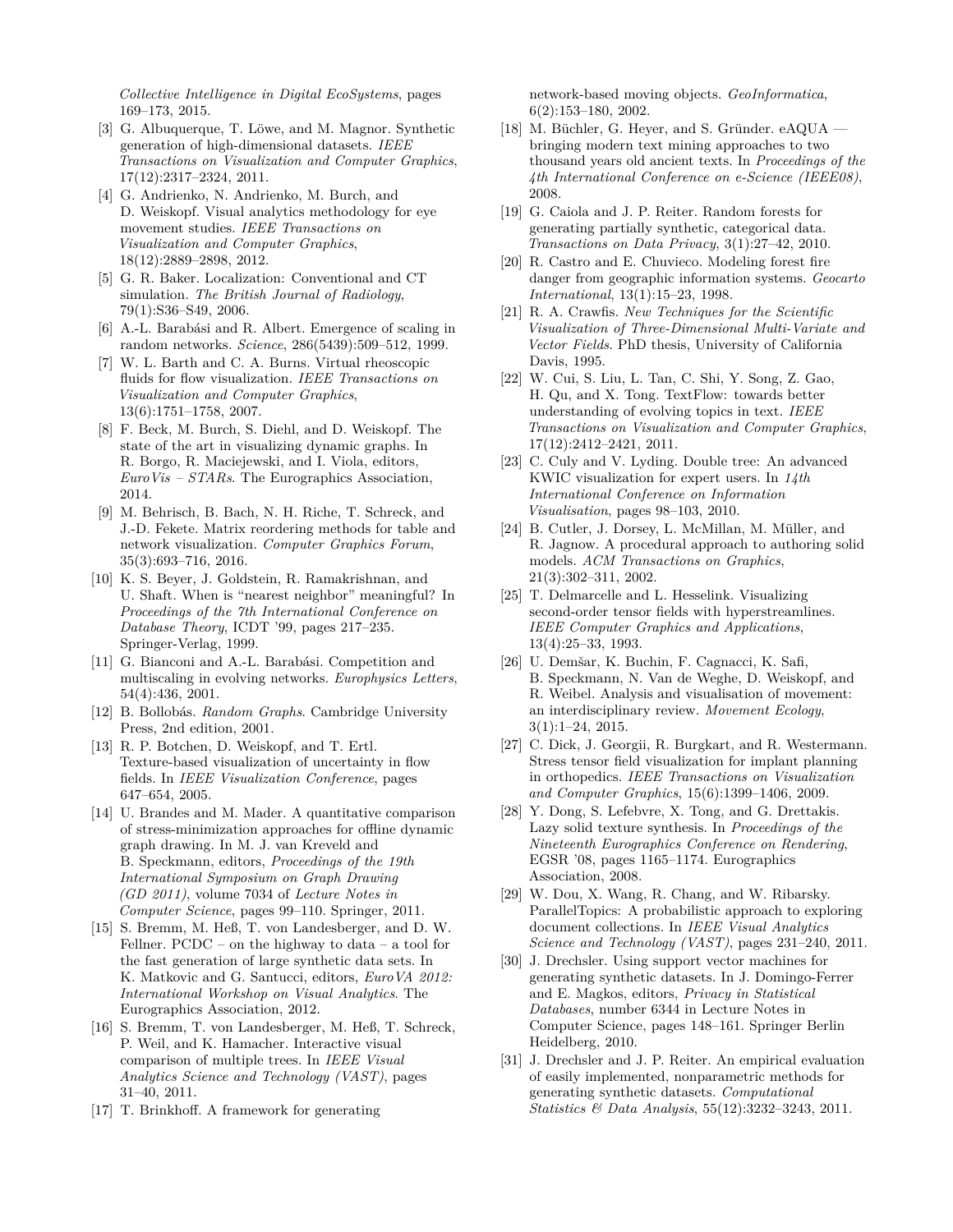- <span id="page-9-21"></span>[32] A. T. Duchowski, S. Jörg, T. N. Allen, I. Giannopoulos, and K. Krejtz. Eye movement synthesis. In *Proceedings of the Ninth Biennial ACM Symposium on Eye Tracking Research & Applications*, ETRA '16, pages 147–154, 2016.
- <span id="page-9-25"></span>[33] M. El-Assady, V. Gold, C. Acevedo, C. Collins, and D. Keim. ConToVi: multi-party conversation exploration using topic-space views. *Computer Graphics Forum*, 35(3):431–440, 2016.
- <span id="page-9-17"></span>[34] P. Erdős and A. Rényi. On random graphs. *Publicationes Mathematicae Debrecen*, 6:290–297, 1959.
- <span id="page-9-27"></span>[35] T. Etiene, C. E. Scheidegger, L. G. Nonato, R. M. Kirby, and C. T. Silva. Verifiable visualization for isosurface extraction. *IEEE Transactions on Visualization and Computer Graphics*, 15(6):1227–1234, 2009.
- <span id="page-9-13"></span>[36] B. J. Ferdosi, H. Buddelmeijer, S. Trager, M. H. Wilkinson, and J. B. Roerdink. Finding and visualizing relevant subspaces for clustering high-dimensional astronomical data using connected morphological operators. In *IEEE Visual Analytics Science and Technology (VAST)*, pages 35–42, 2010.
- <span id="page-9-3"></span>[37] M. Üffinger, S. Frey, and T. Ertl. Interactive high-quality visualization of higher-order finite elements. *Computer Graphics Forum*, 29(2):337–346, 2010.
- <span id="page-9-2"></span>[38] S. Frey, G. Reina, and T. Ertl. SIMT microscheduling: Reducing thread stalling in divergent iterative algorithms. In *Proceedings of the Euromicro International Conference on Parallel, Distributed and Network-based Processing*, pages 399–406. IEEE Computer Society, 2012.
- <span id="page-9-1"></span>[39] S. Frey, F. Sadlo, and T. Ertl. Visualization of temporal similarity in field data. *IEEE Transactions on Visualization and Computer Graphics*, 18:2023–2032, 2012.
- <span id="page-9-6"></span>[40] C. Garth and X. Tricoche. Topology- and feature-based flow visualization: Methods and applications. In *SIAM Conference on Geometric Design and Computing*, 2005.
- <span id="page-9-26"></span>[41] V. Gold, M. El-Assady, T. Bögel, C. Rohrdantz, M. Butt, K. Holzinger, and D. Keim. Visual linguistic analysis of political discussions: Measuring deliberative quality. *Digital Scholarship in the Humanities*, 2015.
- <span id="page-9-16"></span>[42] A. Goldenberg, A. X. Zheng, S. E. Fienberg, and E. M. Airoldi. A survey of statistical network models. *Foundations and Trends in Machine Learning*, 2(2):129–233, 2009.
- <span id="page-9-20"></span>[43] S. Grottel, J. Heinrich, D. Weiskopf, and S. Gumhold. Visual analysis of trajectories in multi-dimensional state spaces. *Computer Graphics Forum*, 33(6):310–321, 2014.
- <span id="page-9-19"></span>[44] H. Guo, J. Huang, and D. H. Laidlaw. Representing uncertainty in graph edges: An evaluation of paired visual variables. *IEEE Transactions on Visualization and Computer Graphics*, 21(10):1173–1186, 2015.
- <span id="page-9-12"></span>[45] M. Hall, E. Frank, G. Holmes, B. Pfahringer, P. Reutemann, and I. H. Witten. The WEKA data mining software: An update. *ACM SIGKDD Explorations Newsletter*, 11(1):10–18, 2009.
- <span id="page-9-4"></span>[46] G. Haller. Lagrangian coherent structures. *Annual Review of Fluid Mechanics*, 47:137–162, 2015.
- <span id="page-9-7"></span>[47] G. Hamarneh, P. Jassi, and L. Tang. *Proceedings of the 11th International Conference on Medical Image Computing and Computer-Assisted Intervention – MICCAI 2008, Part I*, chapter Simulation of Ground-Truth Validation Data Via Physically- and Statistically-Based Warps, pages 459–467. Springer Berlin Heidelberg, 2008.
- <span id="page-9-9"></span>[48] L. Hesselink, Y. Levy, and Y. Lavin. The topology of symmetric, second-order 3D tensor fields. *IEEE Transactions on Visualization and Computer Graphics*, 3(1):1–11, 1997.
- <span id="page-9-11"></span>[49] A. Hinneburg, C. C. Aggarwal, and D. A. Keim. What is the nearest neighbor in high dimensional spaces? In *Proceedings of the 26th International Conference on Very Large Data Bases*, VLDB '00, pages 506–515. Morgan Kaufmann Publishers Inc., 2000.
- <span id="page-9-8"></span>[50] M. Hlawatsch, J. E. Vollrath, F. Sadlo, and D. Weiskopf. Coherent structures of characteristic curves in symmetric second order tensor fields. *IEEE Transactions on Visualization and Computer Graphics*, 17(6):781–794, 2011.
- <span id="page-9-18"></span>[51] P. D. Hoff, A. E. Raftery, and M. S. Handcock. Latent space approaches to social network analysis. *Journal of the American Statistical Association*, 97(460):1090–1098, 2002.
- <span id="page-9-10"></span>[52] I. Hotz, L. Feng, H. Hagen, B. Hamann, K. Joy, and B. Jeremic. Physically based methods for tensor field visualization. In *IEEE Visualization Conference*, pages 123–130, 2004.
- <span id="page-9-0"></span>[53] T. Isenberg, P. Isenberg, J. Chen, M. Sedlmair, and T. Möller. A systematic review on the practice of evaluating visualization. *IEEE Transactions on Visualization and Computer Graphics*, 19(12):2818–2827, 2013.
- <span id="page-9-23"></span>[54] S. Jänicke, G. Franzini, M. Cheema, and G. Scheuermann. On close and distant reading in digital humanities: A survey and future challenges. In R. Borgo, F. Ganovelli, and I. Viola, editors, *Eurographics Conference on Visualization (EuroVis) – STARs*. The Eurographics Association, 2015.
- <span id="page-9-14"></span>[55] D. R. Jeske, P. J. Lin, C. Rendon, R. Xiao, and B. Samadi. Synthetic data generation capabilties for testing data mining tools. In *IEEE Military Communications Conference MILCOM 2006*, pages 1–6, 2006.
- <span id="page-9-15"></span>[56] D. R. Jeske, B. Samadi, P. J. Lin, L. Ye, S. Cox, R. Xiao, T. Younglove, M. Ly, D. Holt, and R. Rich. Generation of synthetic data sets for evaluating the accuracy of knowledge discovery systems. In *Proceedings of the eleventh ACM SIGKDD International Conference on Knowledge Discovery in Data Mining*, pages 756–762. ACM, 2005.
- <span id="page-9-24"></span>[57] M. L. Jockers. *Macroanalysis: Digital Methods and Literary History*. University of Illinois Press, 2013.
- <span id="page-9-5"></span>[58] G. K. Karch, F. Sadlo, D. Weiskopf, C.-D. Munz, and T. Ertl. Visualization of advection-diffusion in unsteady fluid flow. *Computer Graphics Forum*, 31(3):1105–1114, 2012.
- <span id="page-9-22"></span>[59] O. Kaser and D. Lemire. Tag-cloud drawing: Algorithms for cloud visualization. In *Proceedings of*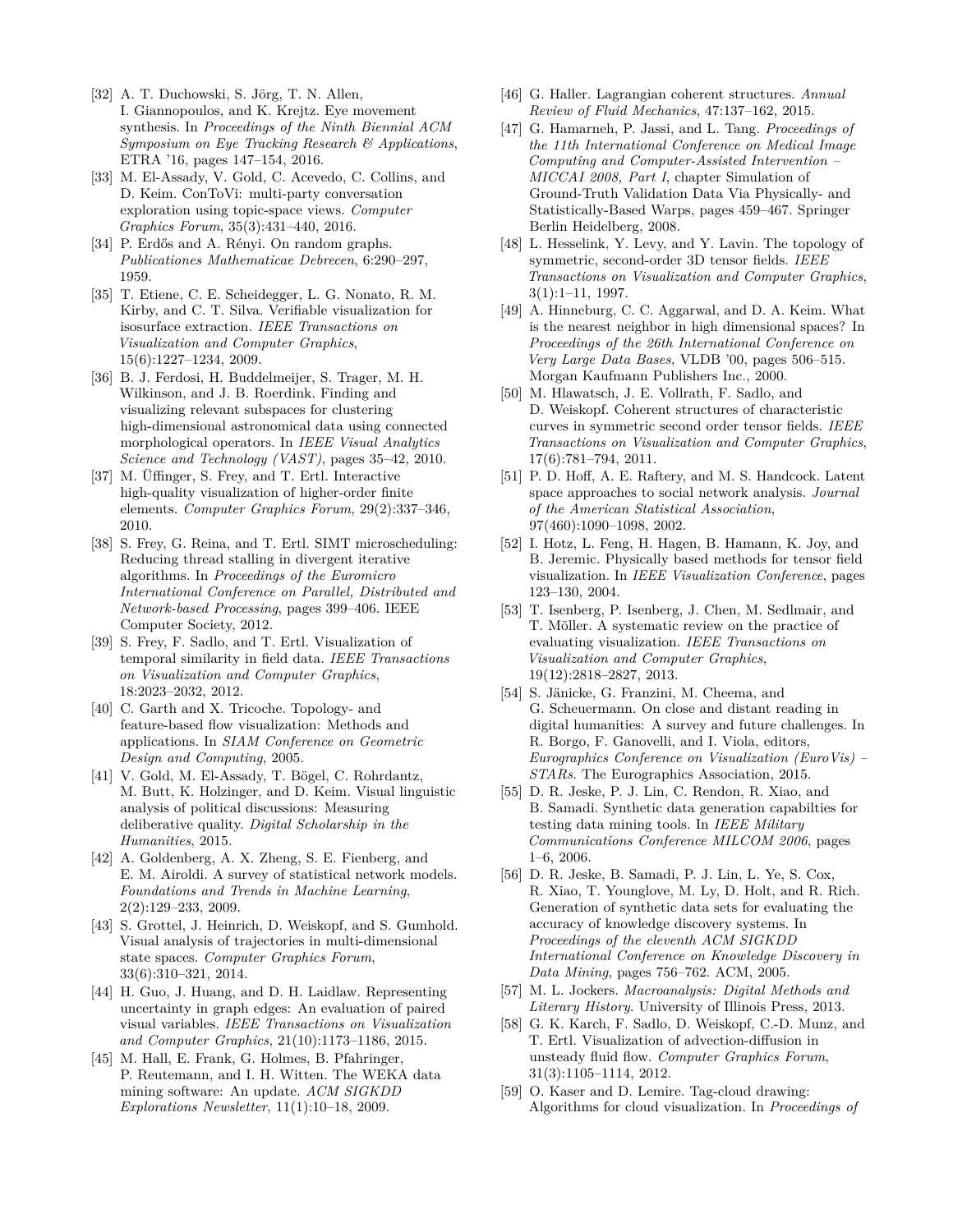*the Workshop on Tagging and Metadata for Social Information Organization at WWW2007*, 2007.

- <span id="page-10-23"></span>[60] D. A. Keim and D. Oelke. Literature fingerprinting: A new method for visual literary analysis. In *IEEE Visual Analytics Science and Technology (VAST)*, pages 115–122, 2007.
- <span id="page-10-11"></span>[61] G. Kindlmann, D. B. Ennis, R. T. Whitaker, and C. F. Westin. Diffusion tensor analysis with invariant gradients and rotation tangents. *IEEE Transactions on Medical Imaging*, 26(11):1483–1499, 2007.
- <span id="page-10-10"></span>[62] G. Kindlmann, X. Tricoche, and C.-F. Westin. Delineating white matter structure in diffusion tensor MRI with anisotropy creases. *Medical Image Analysis*, 11(5):492–502, 2007.
- <span id="page-10-20"></span>[63] K. Kurzhals, C. F. Bopp, J. Bässler, F. Ebinger, and D. Weiskopf. Benchmark data for evaluating visualization and analysis techniques for eye tracking for video stimuli. In *Proceedings of the Fifth Workshop on Beyond Time and Errors: Novel Evaluation Methods for Visualization*, BELIV '14, pages 54–60. ACM, 2014.
- <span id="page-10-5"></span>[64] D. H. Laidlaw, R. M. Kirby, C. D. Jackson, J. S. Davidson, T. S. Miller, M. da Silva, W. H. Warren, and M. J. Tarr. Comparing 2D vector field visualization methods: A user study. *IEEE Transactions on Visualization and Computer Graphics*, 11(1):59–70, 2005.
- <span id="page-10-0"></span>[65] H. Lam, E. Bertini, P. Isenberg, C. Plaisant, and S. Carpendale. Empirical studies in information visualization: Seven scenarios. *IEEE Transactions on Visualization and Computer Graphics*, 18(9):1520–1536, 2012.
- <span id="page-10-2"></span>[66] R. S. Laramee, H. Hauser, H. Doleisch, B. Vrolijk, F. H. Post, and D. Weiskopf. The state of the art in flow visualization: Dense and texture-based techniques. *Computer Graphics Forum*, 23(2):203–221, 2004.
- <span id="page-10-3"></span>[67] R. S. Laramee, H. Hauser, L. Zhao, and F. H. Post. Topology-based flow visualization, the state of the art. In *Topology-based Methods in Visualization*, pages 1–19. Springer Berlin Heidelberg, 2007.
- <span id="page-10-12"></span>[68] M. Lazar and A. L. Alexander. An error analysis of white matter tractography methods: Synthetic diffusion tensor field simulations. *Neuroimage*, 20(2):1140–1153, 2003.
- <span id="page-10-8"></span>[69] D. Le Bihan, J.-F. Mangin, C. Poupon, C. A. Clark, S. Pappata, N. Molko, and H. Chabriat. Diffusion tensor imaging: Concepts and applications. *Journal of Magnetic Resonance Imaging*, 13(4):534–546, 2001.
- <span id="page-10-14"></span>[70] D. J. Lehmann and H. Theisel. Optimal sets of projections of high-dimensional data. *IEEE Transactions on Visualization and Computer Graphics*, 22(1):609–618, 2016.
- <span id="page-10-7"></span>[71] G.-S. Li, X. Tricoche, and C. Hansen. Physically-based dye advection for flow visualization. *Computer Graphics Forum*, 27(3):727–734, 2008.
- <span id="page-10-17"></span>[72] S. Liu, P. T. Bremer, J. J. Jayaraman, B. Wang, B. Summa, and V. Pascucci. The Grassmannian atlas: A general framework for exploring linear projections of high-dimensional data. *Computer Graphics Forum*,  $35(3):1-10$ , 2016.
- <span id="page-10-6"></span>[73] Z. Liu, S. Cai, J. E. Swan, R. J. Moorhead, J. P.

Martin, and T. J. Jankun-Kelly. A 2D flow visualization user study using explicit flow synthesis and implicit task design. *IEEE Transactions on Visualization and Computer Graphics*, 18(5):783–796, 2012.

- <span id="page-10-19"></span>[74] D. Lusher, J. Koskinen, and G. Robins. *Exponential Random Graph Models for Social Networks: Theory, Methods, and Applications*. Cambridge University Press, 2012.
- <span id="page-10-22"></span>[75] P. Meurer, V. Rosén, and K. D. Smedt. Interactive visualizations in the INESS treebanking infrastructure. In A. Hautli-Janisz and V. Lyding, editors, *Proceedings of the LREC 2016 Workshop "VisLR II: Visualization as Added Value in the Development, Use and Evaluation of Language Resources"*, pages 1–7, 2016.
- <span id="page-10-26"></span>[76] F. Moretti. *Graphs, Maps, Trees: Abstract Models for a Literary History*. Verso, 2005.
- <span id="page-10-27"></span>[77] F. Moretti. *Distant Reading*. Verso, 2013.
- <span id="page-10-16"></span>[78] E. Müller, S. Günnemann, I. Assent, and T. Seidl. Evaluating clustering in subspace projections of high dimensional data. *Proceedings of the VLDB Endowment*, 2(1):1270–1281, 2009.
- <span id="page-10-21"></span>[79] R. Netzel, M. Burch, and D. Weiskopf. Comparative eye tracking study on node-link visualizations of trajectories. *IEEE Transactions on Visualization and Computer Graphics*, 20(12):2221–2230, 2014.
- <span id="page-10-18"></span>[80] A. Nocaj, M. Ortmann, and U. Brandes. Untangling the hairballs of multi-centered, small-world online social media networks. *Journal of Graph Algorithms and Applications*, 19(2):595–618, 2015.
- <span id="page-10-15"></span>[81] B. Nowok, G. M. Raab, and C. Dibben. *synthpop: Bespoke creation of synthetic data in R*. University of Edinburgh, 2015.
- <span id="page-10-9"></span>[82] J. O'Callaghan, J. Wells, S. Richardson, H. Holmes, Y. Yu, S. Walker-Samuel, B. Siow, and M. F. Lythgoe. Is your system calibrated? MRI gradient system calibration for pre-clinical, high-resolution imaging. *PLoS One*, 9(5):1–9, 2014.
- <span id="page-10-24"></span>[83] D. Oelke, D. Kokkinakis, and M. Malm. Advanced visual analytics methods for literature analysis. In *Proceedings of the 6th Workshop on Language Technology for Cultural Heritage, Social Sciences, and Humanities (LaTeCH 2012) at EACL 2012*, pages 35–44. Association for Computational Linguistics, 2012.
- <span id="page-10-25"></span>[84] D. Oelke, D. Spretke, A. Stoffel, and D. Keim. Visual readability analysis: How to make your writings easier to read. *IEEE Transactions on Visualization and Computer Graphics*, 18(5):662–674, 2012.
- <span id="page-10-4"></span>[85] M. Otto, T. Germer, H.-C. Hege, and H. Theisel. Uncertain 2D vector field topology. *Computer Graphics Forum*, 29(2):347–356, 2010.
- <span id="page-10-1"></span>[86] S. Owada, T. Harada, P. Holzer, and T. Igarashi. Volume painter: Geometry-guided volume modeling by sketching on the cross-section. In *Proceedings of the Fifth Eurographics Conference on Sketch-Based Interfaces and Modeling*, SBM'08, pages 9–16. Eurographics Association, 2008.
- <span id="page-10-13"></span>[87] D. Palke, Z. Lin, G. Chen, H. Yeh, P. Vincent, R. Laramee, and E. Zhang. Asymmetric tensor field visualization for surfaces. *IEEE Transactions on*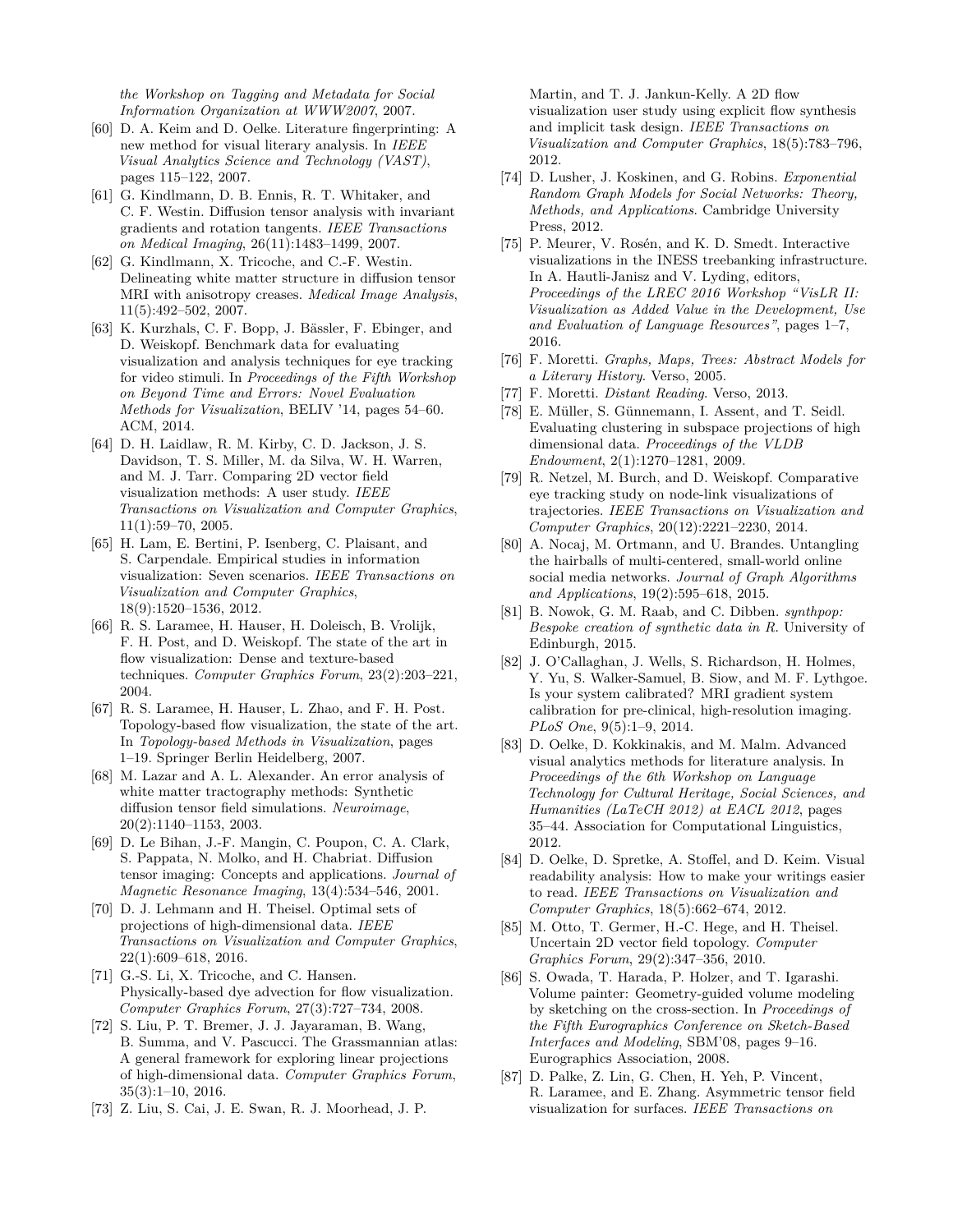*Visualization and Computer Graphics*, 17(12):1979–1988, 2011.

- <span id="page-11-25"></span>[88] B. Pang and L. Lee. Opinion mining and sentiment analysis. *Foundations and Trends in Information Retrieval*, 2(1-2):1–135, 2008.
- <span id="page-11-7"></span>[89] R. Peikert and F. Sadlo. *Topology-Based Methods in Visualization II*, chapter Flow Topology Beyond Skeletons: Visualization of Features in Recirculating Flow, pages 145–160. Springer Berlin Heidelberg, 2009.
- <span id="page-11-4"></span>[90] K. Perlin. An image synthesizer. *SIGGRAPH Computer Graphics*, 19(3):287–296, 1985.
- <span id="page-11-17"></span>[91] C. Petersen, N. Rotbart, J. G. Simonsen, and C. Wulff-Nilsen. Near-optimal adjacency labeling scheme for power-law graphs. *CoRR*, abs/1502.03971, 2015.
- <span id="page-11-20"></span>[92] D. Pfoser and Y. Theodoridis. Generating semantics-based trajectories of moving objects. *Computers, Environment and Urban Systems*, 27(3):243–263, 2003.
- <span id="page-11-15"></span>[93] E. Portes dos Santos Amorim, E. V. Brazil, J. Daniels, P. Joia, L. G. Nonato, and M. C. Sousa. iLAMP: Exploring high-dimensional spacing through backward multidimensional projection. In *IEEE Visual Analytics Science and Technology (VAST)*, pages 53–62, 2012.
- <span id="page-11-11"></span>[94] M. Prastawa, E. Bullitt, and G. Gerig. Simulation of brain tumors in MR images for evaluation of segmentation efficacy. *Medical Image Analysis*, 13(2):297–311, 2009.
- <span id="page-11-8"></span>[95] S. Pujol, W. Wells, C. Pierpaoli, C. Brun, J. Gee, G. Cheng, B. Vemuri, O. Commowick, S. Prima, A. Stamm, M. Goubran, A. Khan, T. Peters, P. Neher, K. H. Maier-Hein, Y. Shi, A. Tristan-Vega, G. Veni, R. Whitaker, M. Styner, C.-F. Westin, S. Gouttard, I. Norton, L. Chauvin, H. Mamata, G. Gerig, A. Nabavi, A. Golby, and R. Kikinis. The DTI challenge: Toward standardized evaluation of diffusion tensor imaging tractography for neurosurgery. *Journal of Neuroimaging*, 25(6):875–882, 2015.
- <span id="page-11-12"></span>[96] J. Rexilius, H. K. Hahn, M. Schlüter, S. Kohle, H. Bourquain, J. Böttcher, and H.-O. Peitgen. *Proceedings of the 7th International Conference on Medical Image Computing and Computer-Assisted Intervention – MICCAI 2004, Part II*, chapter A Framework for the Generation of Realistic Brain Tumor Phantoms and Applications, pages 243–250. Springer Berlin Heidelberg, 2004.
- <span id="page-11-14"></span>[97] B. Rieck and H. Leitte. Persistent homology for the evaluation of dimensionality reduction schemes. *Computer Graphics Forum*, 34(3):431–440, 2015.
- <span id="page-11-26"></span>[98] E. Rögnvaldsson, A. K. Ingason, E. F. Sigurðsson, and J. Wallenberg. The Icelandic Parsed Historical Corpus (IcePaHC). In *Proceedings of LREC 2012*, pages 1978–1984, 2012.
- <span id="page-11-23"></span>[99] V. Rosén, K. D. Smedt, P. Meurer, and H. Dyvik. An open infrastructure for advanced treebanking. In J. Hajič, K. D. Smedt, M. Tadić, and A. Branco, editors, *META-RESEARCH Workshop on Advanced Treebanking at LREC2012*, 2012.
- <span id="page-11-6"></span>[100] P. G. Saffman. *Vortex Dynamics*. Cambridge University Press, 1993. Cambridge Books Online.
- <span id="page-11-22"></span>[101] J.-M. Saglio and J. Moreira. Oporto: A realistic

scenario generator for moving objects. *GeoInformatica*, 5(1):71–93, 2001.

- <span id="page-11-0"></span>[102] T. J. Santner, B. Williams, and W. Notz. *The Design and Analysis of Computer Experiments*. Springer-Verlag, 2003.
- <span id="page-11-27"></span>[103] C. Schätzle and D. Sacha. Visualizing language change: Dative subjects in Icelandic. In A. Hautli-Janisz and V. Lyding, editors, *Proceedings of the LREC 2016 Workshop "VisLR II: Visualization as Added Value in the Development, Use and Evaluation of Language Resources"*, pages 8–15, 2016.
- <span id="page-11-28"></span>[104] C. Schätzle, D. Sacha, and M. Butt. Diachronic visualization of dative subjects in Icelandic. Poster presentation at the Workshop on Big Data Visual Computing, *44th Annual Meeting of the Gesellschaft für Informatik*, 2014.
- <span id="page-11-3"></span>[105] T. Schiwietz, T. Chang, P. Speier, and R. Westermann. MR image reconstruction using the GPU. *SPIE Medical Imaging*, 2006.
- <span id="page-11-13"></span>[106] M. Sedlmair, A. Tatu, T. Munzner, and M. Tory. A taxonomy of visual cluster separation factors. *Computer Graphics Forum*, 31(3):1335–1344, 2012.
- <span id="page-11-5"></span>[107] S. C. Shadden, F. Lekien, and J. E. Marsden. Definition and properties of Lagrangian coherent structures from finite-time Lyapunov exponents in two-dimensional aperiodic flows. *Physica D*, 212(3-4):271–304, 2005.
- <span id="page-11-19"></span>[108] J. Shamoun-Baranes, E. E. van Loon, R. S. Purves, B. Speckmann, D. Weiskopf, and C. Camphuysen. Analysis and visualization of animal movement. *Biology Letters*, 8:6–9, 2012.
- <span id="page-11-16"></span>[109] T. A. Snijders. Statistical models for social networks. *Annual Review of Sociology*, 37:131–153, 2011.
- <span id="page-11-18"></span>[110] T. A. Snijders, G. G. van de Bunt, and C. E. Steglich. Introduction to stochastic actor-based models for network dynamics. *Social Networks*, 32(1):44–60, 2010.
- <span id="page-11-24"></span>[111] E. F. Tjong Kim Sang and F. De Meulder. Introduction to the conll-2003 shared task: Language-independent named entity recognition. In *Proceedings of the seventh conference on Natural language learning at HLT-NAACL 2003-Volume 4*, pages 142–147. Association for Computational Linguistics, 2003.
- <span id="page-11-1"></span>[112] M. Tory and T. Möller. Rethinking visualization: A high-level taxonomy. In *10th IEEE Symposium on Information Visualization (InfoVis 2004)*, pages 151–158, 2004.
- <span id="page-11-10"></span>[113] J.-D. Tournier, F. Calamante, M. King, D. Gadian, and A. Connelly. Limitations and requirements of diffusion tensor fiber tracking: An assessment using simulations. *Magnetic Resonance in Medicine*, 47(4):701–708, 2002.
- <span id="page-11-9"></span>[114] J.-D. Tournier, C.-H. Yeh, F. Calamante, K.-H. Cho, A. Connelly, and C.-P. Lin. Resolving crossing fibres using constrained spherical deconvolution: Validation using diffusion-weighted imaging phantom data. *Neuroimage*, 42(2):617–625, 2008.
- <span id="page-11-2"></span>[115] H. Turbell. *Cone-Beam Reconstruction Using Filtered Backprojection*. PhD thesis, Linköping University, 2001.
- <span id="page-11-21"></span>[116] T. Tzouramanis, M. Vassilakopoulos, and Y. Manolopoulos. On the generation of time-evolving